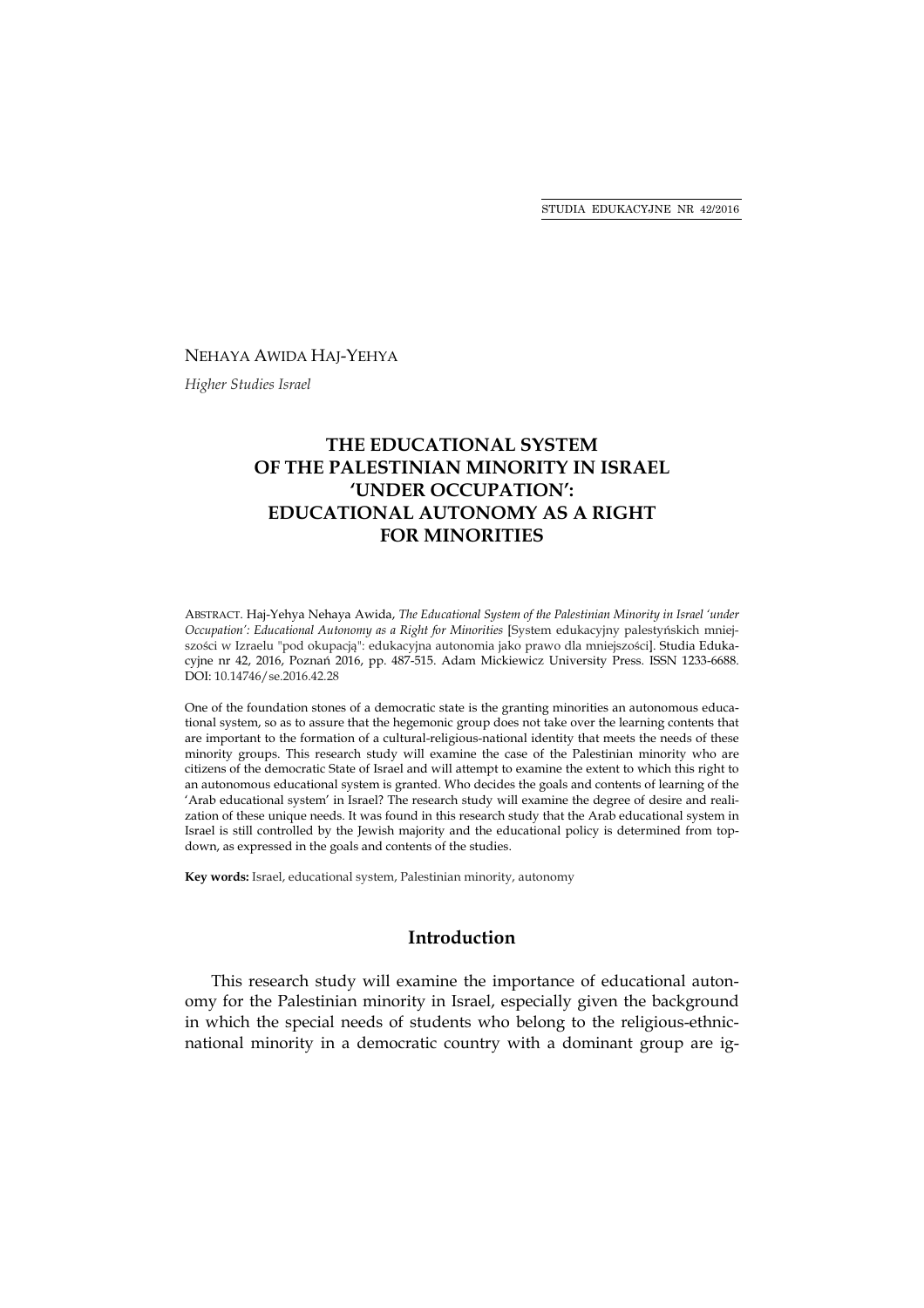nored. The importance of this research study derives from the fact, as seen by the review of the literature on the Palestinian educational system in Israel, that there is tight control 'from top down' over the learning contents and learning goals in both formal and informal education, as well as ignoring of this population's needs. This institutional attitude on the part of the State of the Palestinian minority students' needs contradicts the right of the Palestinian minority to receive 'minority rights' in a democratic state. The 'flaw' of the Palestinian educational system in Israel can lead to harm to the Arab student's civic-personal and national identity, which may cause students to search for knowledge and information from sources outside of the formal framework, which is the school. This difficult situation will lead to the lack of mastery of the sources of knowledge and information for which the students will search as an alternative to the official school, since this can cause the Arab student's lack of identification with the State where he lives. Since the State ignores him, he will 'ignore' the State.

This research study will focus on the truth of the definition of the State of Israel as a democratic and pluralistic state towards the educational system of the Palestinian minority citizens of the State. This research study will attempt to examine the degree to which minority rights are granted in State of Israel, which is a signatory to the international conventions on minority rights, especially the right of educational autonomy.

This research study will endeavor to reveal the policy of the State of Israel towards the Palestinian citizens, both in economic-social terms and especially in educational terms. We will focus on the factor determining the goals of education and the contents of the study of the Palestinian educational system in Israel. Our argument is that it is very important to provide suitable education, from perspectives of values and national and civic identity for the student who will be a citizen of the State of Israel.

The importance of the present research study derives from the concern of Palestinian intellectuals in Israel about the deterioration of the situation of the educational system and more alarmingly about the situation of a 'crisis of identity' among the Palestinian student citizens of the State of Israel. Additional importance of the research study is the recommendation to the establishment to handle the problem of the Arab student's identity crisis, if it exists. If the State does not address this problem, then it will lead to instability in the security situation of the State of Israel following the alienation and feelings of these citizens that they do not belong and are "second class citizens", emotions that lessen the loyalty of the Palestinian citizens to the State in which he lives. Furthermore, the present research study will attempt to examine whether there have been changes over the years, for better or for worse, in the Arab educational system of the State of Israel.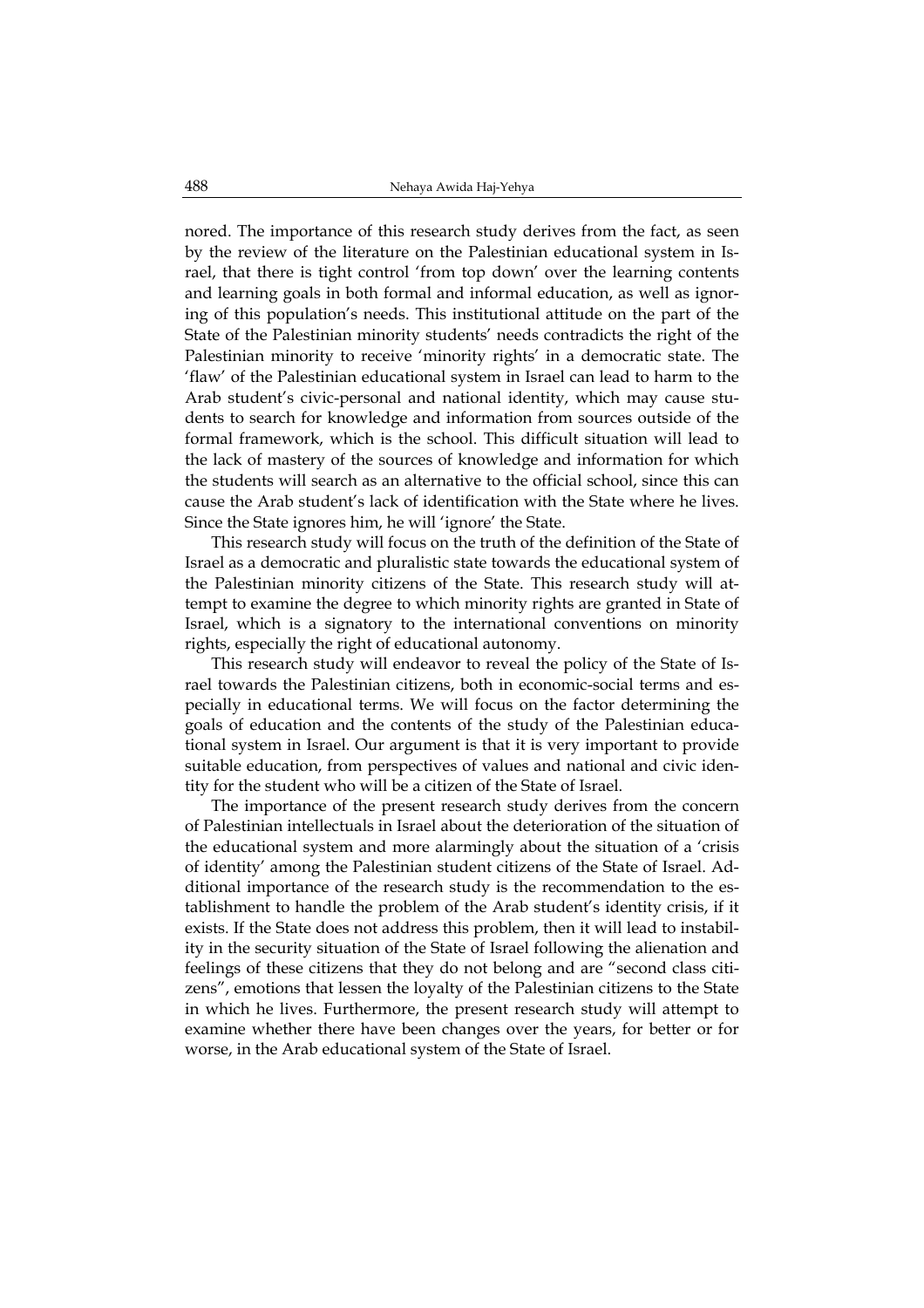#### **The State of Israel – Background**

The State of Israel is a Jewish<sup>1</sup> state in the sense that most of the citizens are Jewish (people), it serves as the nation state of the Jews (nation), and has a Jewish religious affiliation, which is expressed in the assimilation of parts of Jewish religious law into the state law.<sup>2</sup> The establishment of the Jewish State was supposed, it would seem, to clarify the question of the Jewish national identity. The concentration of a dispersed group in one place, the assignment of full political responsibility to its shoulders, and the creation of cultural hegemony in the public sphere were supposed to serve as foundational materials for the construction of the Jewish nation.<sup>3</sup>

In Israel, a distinction and a separation exist in many areas between citizens according to their national and cultural origin, including in the field of the engagement. In addition, in the State of Israel, which is defined as a multinational country, there is a situation in which the national affiliation is not uniform for all the national groups who live therein, and the same groups develop different patriotic connections. The citizenship in Israel is presented as joint and uniform for all the citizens, but it is possible to see from the professional literature that the universalism and uniformity are but outside camouflage for hierarchical cultural patterns and perceptions built into the citizenship itself.<sup>4</sup>

The values of the existence of the State of Israel were based primarily on the Zionist, democratic, or socialist values.<sup>5</sup> However, in the definition of the Jewish identity there is a duality of identities: civic identity and nationalethnic identity. This dual identity includes lack of clarity and conflicts derive from it. In contrast, in democratic countries the citizenship and nationality generally are identical: a Frenchman in citizenship and in nationality is a person who bears a French identity card.<sup>6</sup>

<sup>1</sup> Israel Ministry of Foreign Affairs, "Declaration of Establishment of State of Israel", Israel Ministry of Foreign Affairs Website, 14 May 1948, Retrieved 8 April 2012; M. Brenner, S. Frisch, *Zionism: A Brief History*, Markus Wiener Publishers, 2003, p. 184.

Israel Ministry of Foreign Affairs, "Zionist Leaders: David Ben-Gurion 1886-1973", Israel Ministry of Foreign Affairs Website, Retrieved 13 July 2011.

<sup>2</sup> Zilbersheid, 2009.

<sup>3</sup> Y. Stern, *Proposal of a Basic Law: Trampling of Minorities*, Haaretz, 2012 April, 22.

<sup>4</sup> A. Jamal, *Liberal Zionism: Judgmental Enlightenment and the Challenge of Multiculturalism in Israel*, State and Society, 2004, 4.

חוברת ,ישראל :מתוך .בישראל חדש שמאל של הייחודי המקרה :חדש ישראלי שמאל תנועת פורטוגז עדי ,Portogez <sup>5</sup> .חזן מאיר :עריכת 2013. אביב 21.

<sup>6</sup> Y. Oron, *Between Jewishness and Israeliness. Relation of Jewish Students in Israel to Nation, State, Land, and Religion. Identities in Formation in Israeli Culture*, The Open University, UK 2013.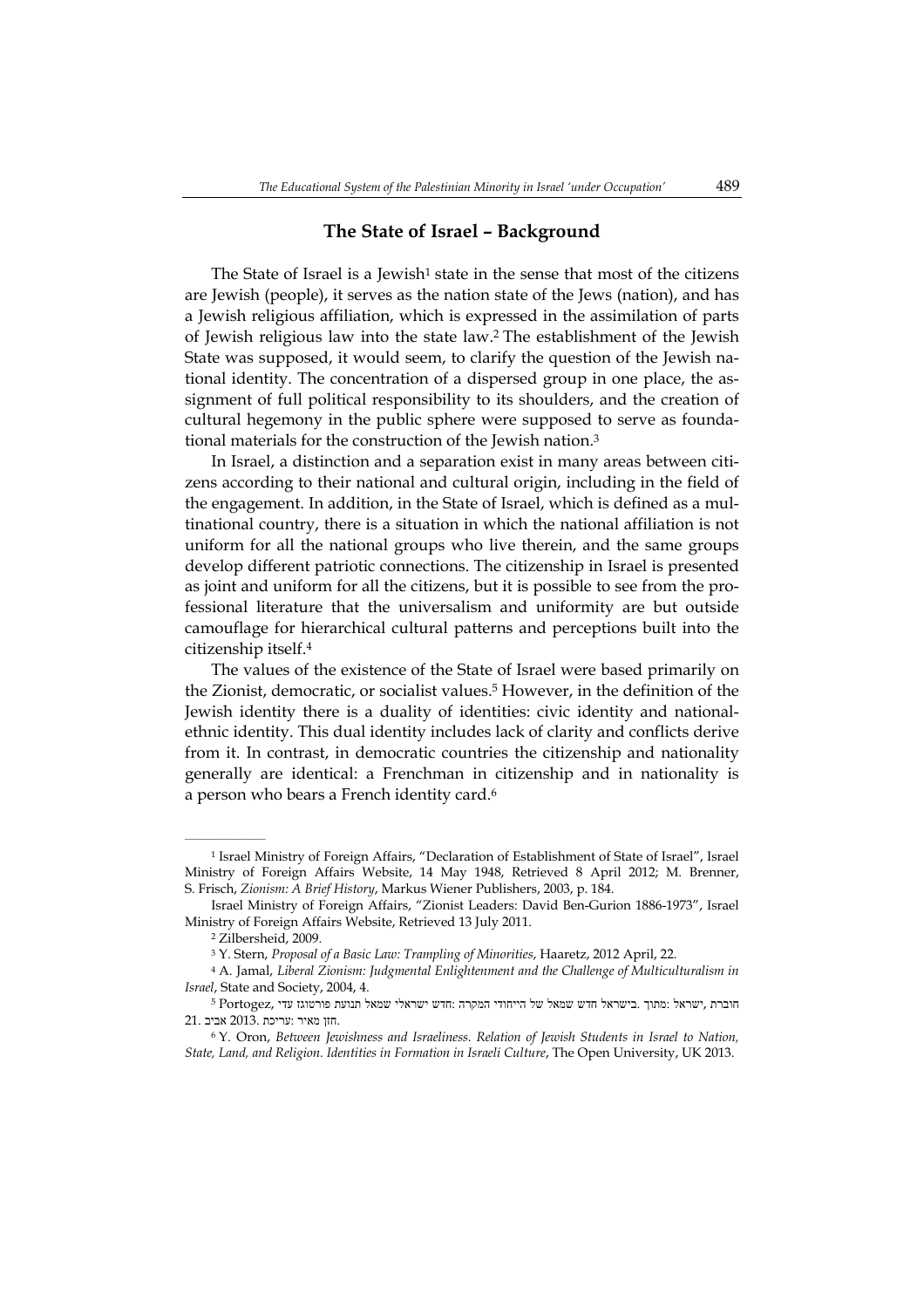Those with an Israeli identity card are found among three national groups: Jews who are born in Israel, Jews who immigrated to Israel from other countries, and Arabs. Israeli citizenship is not identical to nationality.<sup>7</sup> The discourse on the divisions in Israeli society reveals the state mechanisms that establish ethnic, national, religious, and gender categories.<sup>8</sup> 'Judaism' has always been perceived as denoting a people, a nationality, and a religion. It is therefore reasonable to assume that the term 'Jewish state' is supposed to reflect the multiplicity of the facets of Judaism itself. It is necessary to read in it a cultural criterion that includes the three components together: the State of Israel is a Jewish state since it is a political-organizational framework in which main aspects of Jewish civilization in our generation are preserved and cultivated - people, nation, and religion.<sup>9</sup>

The question of the unresolved Israeli identity has weakened the shared ideological platform of Israelis. In essence, it is difficult to identify a formulation or even an attempt at a formulation of a shared ideological platform that pertains to the in-depth questions and the infrastructure of the Israeli Jewish existence.<sup>10</sup> Therefore, it is difficult to speak about an Israeli identity or Israeli identities as one unit. The division between Israeli Arabs and Jews is most acute and steadily grows, as the Israeli-Palestinian conflict is not resolved.<sup>11</sup> The Jewish majority preserves the situation of the Arabs as an ideological and religious national minority in the State, a significant minority in terms of size and electoral power, with low social-economic status, and a national minority related to the enemies of the State and identifying with the Palestinian people and the Arab nation and expressing its resistance to the regime and expressing their demand to receive national rights.<sup>12</sup>

Horowitz and Lisk<sup>13</sup> maintained that Israel is a divided society and listed five divisions in Israeli society: the religious-secular division, the national division, the ethnic division, the social-economic division, and the ideological division. Their main argument is that the Israeli collective identity is shaped all the time regarding the issues at the basis of these divisions. Ac-

<sup>7</sup> Ibidem.

<sup>8</sup> Y. Yonah, Y. Goodman, *Mix of Identities: Critical Discussion of Religiosity and Secularism in Israel*, Van Lear Institute, HaKibbutz HaMeuchad Press, 2004.

<sup>9</sup> U. Zilbersheid, *The Legal-Political Development of the Declaration of Independence – Victory of the Perception of Bourgeoisie Democracy*, Democratic Culture, 2009, 12, 7.

<sup>10</sup> Y. Stern, *Proposal of a Basic Law: Trampling of Minorities*, Haaretz, 2012 April, 22.

<sup>11</sup> Y. Oron, *Between Jewishness and Israeliness*.

<sup>12</sup> K. Abu Asba, *Arab Education in Israel: Dilemmas of a National Minority*, Florsheimer Institute, Jerusalem 2007; S. Smooha, *Measures of Jewish-Arab Relations in Israel*, Haifa 2004.

<sup>13</sup> Lisk, עובד עם הוצאת :אביב תל) יתר בעומס חברה – ישראל :באוטופיה מצוקות ,הורוביץ דן ,ליסק משה 1990. .ודמוקרטית יהודית כמדינה ישראל מדינת .(ב חלק) א חלק 9-39. 'עמ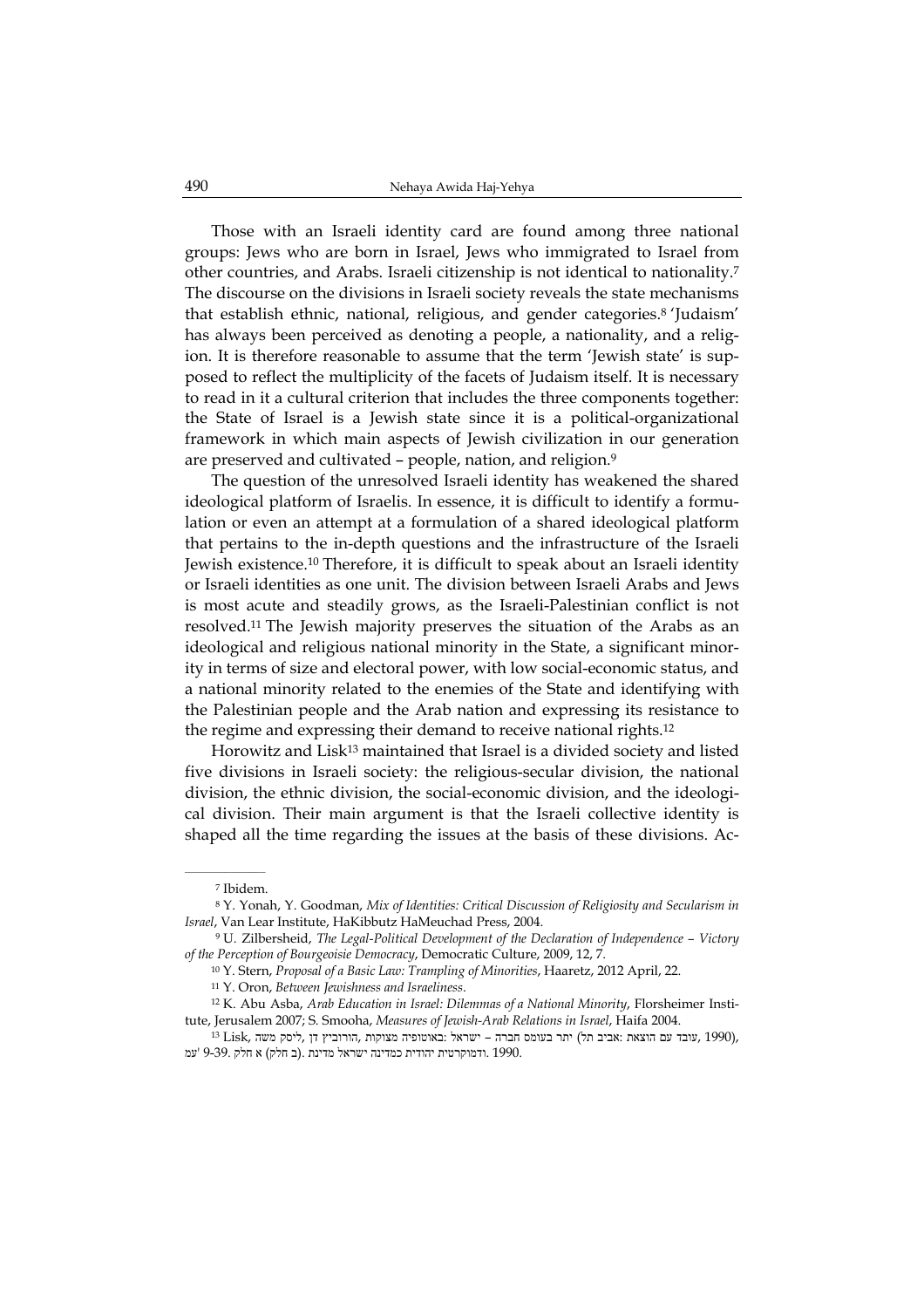cording to Lisk,  $14$  in Israel there are four models of Jewish-Israeli subidentities: non-religious-secular, traditional, national religious, and Ultraorthodox religious. Alongside them and opposite them, the research presents the Israeli Arab (Palestinian) identity, which also is obviously not a single piece.15 Identity and policy of the State of Israel towards the Palestinian minority of Israel caused confusion and distortion in their identity, especially in the shadow of the struggle between integrating politically in the Zionist framework and the desire to be closed and isolate themselves through the dynamic Arab parties.<sup>16</sup> Tzartzur<sup>17</sup> maintained that the Arabs of Israel have a problem in their Israeli-Arab identity, since they are perceived by the Jews as a hostile minority that does not accept the existence of the State.

The values of the State of Israel as a Jewish state make it unique compared to other democratic states. There are many democratic countries in the world, but only the State of Israel is a state that is not only democratic but also Jewish. This value, "Jewish state", leads to the conclusion that the values of the State of Israel, as a Jewish state, have two main aspects: the Zionist aspect and the Halachic<sup>18</sup> aspect or the heritage aspect.<sup>19</sup>

#### **The Palestinian Minority – Background**

The establishment of the Jewish State, in 1948, constituted for the Palestinians the Nakba (literally the disaster or the catastrophe). Many Palestinians were evicted from their homes and became refugees, and an Arab minority was created in the Jewish State.<sup>20</sup> After the 1948 War, the Nakba, the Palestinian Arab population, which was the majority until 1948 became the minority (a minority is a group of people in the majority population, separated from the majority in national, ethnic, religious, cultural, language, and

 $\mathcal{L}=\mathcal{L}^{\mathcal{L}}$ 

<sup>14</sup> Ibidem.

<sup>15</sup> Y. Oron, *Israeli Identities: Jews and Arabs opposite the Mirror and the Other*, Education and Its Environment, 2010, 32.

<sup>16</sup> S. Smooha, *The Viability of Ethnic Democracy as a Mode of Conflict-Management: Comparing Israel and Northern Ireland*, Comparing Jewish Societies, 1997.

<sup>17</sup> S. Tzartzur, *Arab Education: A Picture of the Situation and a Look to the Future*, [in:] *Jubilee for the Educational Systems in Israel*, Ed. E. Peled, Jerusalem 1999, p. 1061-1085.

<sup>18</sup>Halachic refers to Halacha, the body of traditional Jewish religious law.

<sup>19</sup> A. Barak, *The Values of the State of Israel as a Jewish and Democratic State*, Multidisciplinary Thinking in Humanistic Education, 2011, 6.

<sup>20</sup> A. Jamal, *Struggle over Time and the Power of Temporariness: Jews and Palestinians in the Maze of History*, [in:] *Men in the Sun*, Eds. H. Perach, T. Ben Tzi, Herzeliya: Museum, 2009.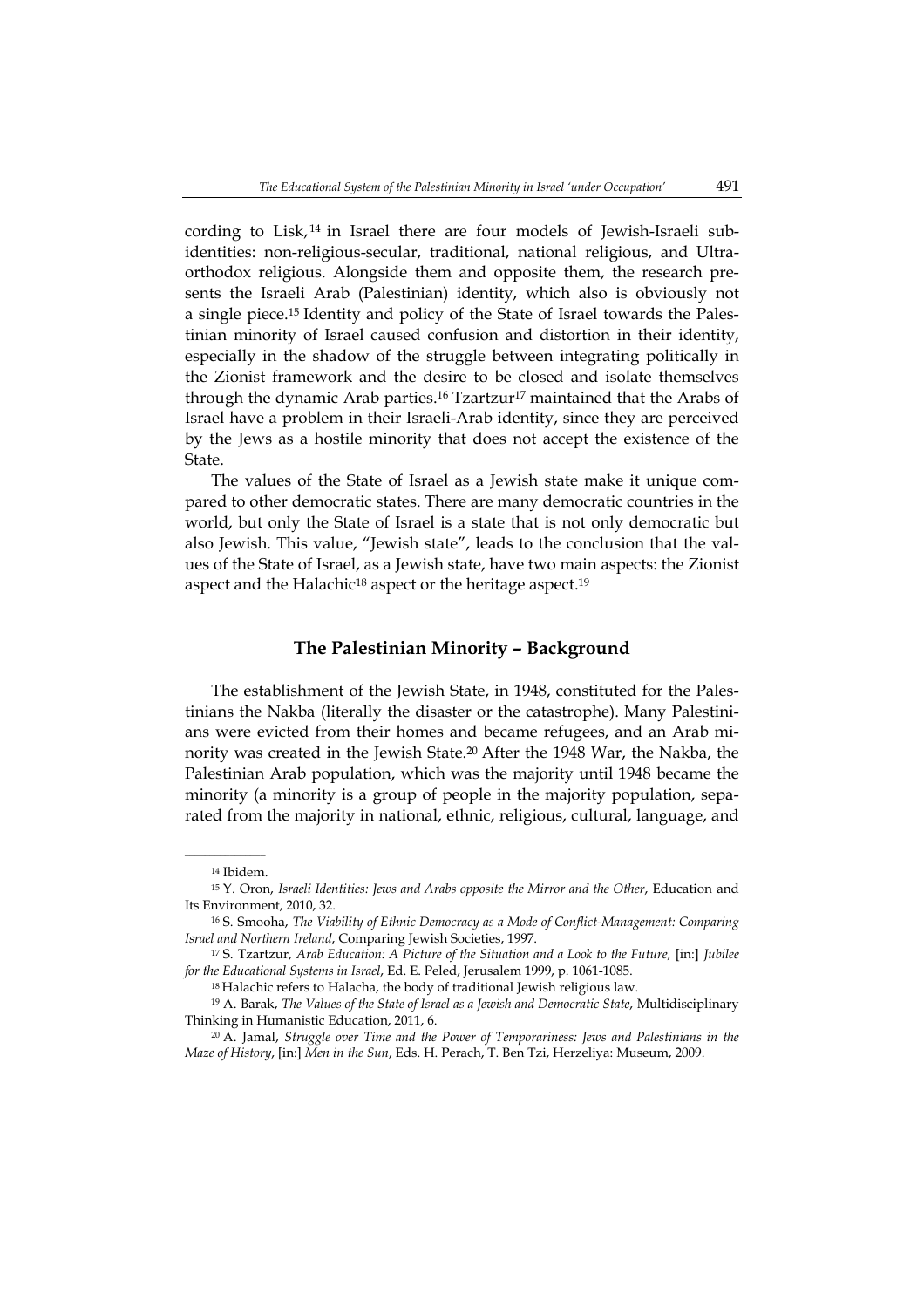other characteristics).<sup>21</sup> This minority is considered a minority in terms of nationality and language,<sup>22</sup> in which there is an additional division according to the religious definitions  $-$  Muslims, Christians, and Druse, $2382\%$  Muslims, 9% Christians, and 9% Druse (Saar, 2007). The Arab minority has additional uniqueness, since it has a homeland. This is a native Palestinian Arab population, which lived in its homeland – along with members of its people – even before the establishment of the State of Israel, when it was found in the majority group (Gavarin, 2010). This fact influences the struggle for the borders of the collective identity of both Jews and Arabs in Israeli society. The struggle is related not only to the fact that Israel is a country of immigrants but also to its place in the Middle East, and it emphasizes the issue of the complex relation between the Arab minority and the Jewish majority.<sup>24</sup>

Most of the Palestinians who became citizens of the new State of Israel did not lose their homes, but they also suffered greatly from the loss of lands and livelihoods and often were disconnected from their close family. Since 1948, the agricultural industry has declined, when this had been the source of livelihood of the Israeli Palestinian, following the expropriation of their lands, and thus caused a process of proletarization. However, the Israeli Palestinians continued to live in their villages, which grew into towns and cities (Zahalka, 1998).25 The Arab population that remained in the boundaries of Israel belonged to the weaker parts of the original population (many others, including political and economic leaders, left or were evicted from Israel).<sup>26</sup>

The perception of the Palestinian minority was that of a security risk that threatens the establishment of the State in the construction of the new Jewish State, whose neighbors did not recognize its existence.<sup>27</sup> The Arab citizens of

<sup>21</sup> M. Al-Haj, *The Situation of the Arab Education. Identity, Coexistence and Contents of Education*, The National Committee of Chairmen of Arab Local Authorities and the Follow Up Committee for Arab Education, 1988, 1.

<sup>22</sup> S. Smooha, *Measures of Jewish-Arab Relations in Israel*.

<sup>23</sup> B. Noyberger, *Minorities and Democracy*, [in:] *Knowledge, Society, and Regime*, Jerusalem 1995.

<sup>24</sup> Eisenstadt, 1989, in: A. Ghanem, M. Levin-Rosales, *Game of Identities: The Construction of Identity among Palestinian Women Citizens of Israel Who Studied in Schools in the Jewish Sector*, Trends, 2015 May, 51.

<sup>25</sup> R. Hamisi, *Strategies of Settlement in the Occupied Territories and Implication on the Main Planning and Development in Palestine*, Journal for the Research of Palestinianism, 1998 Winter, 10(37).

<sup>26</sup> B. Kimerling, Y.S. Migdal, *Palestinians: A Nation in Formation*, Jerusalem 1991; B. Morris, *Victimization*, Am Oved 2003.

<sup>27</sup> M. Amara, I. Saban, *The Status of the Arabic Language in Israel: Law, Reality, and Boundaries of Use in Law to Change the Reality*, State and Society, 2004, 4, p. 885-909; O. Stendel, *Arabs of Israel: Between Hammer and Anvil*, Academon, 1992.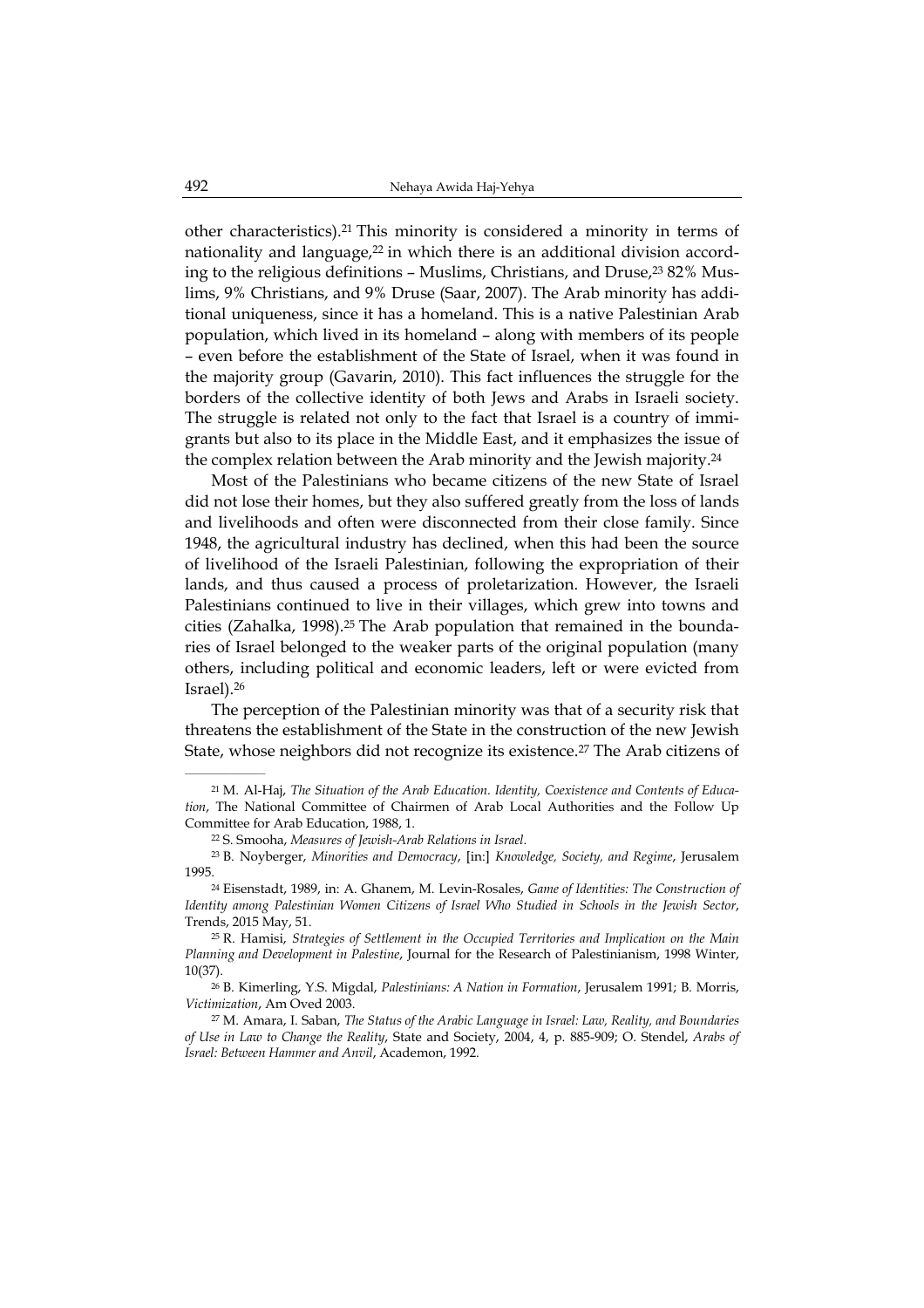Israel lived in the years 1948-1966 as a minority in the Jewish majority, under a military government, in a state that began to form its identity and decided that it would be democratic.28 The military government over the Palestinian minority in Israel shaped the existence of the Arab sector. <sup>29</sup> The military government was established by the force of the Emergency Defense Regulations legislated in the Land of Israel by the British Mandate government in 1945. This government was perceived as the main device through which it would be possible to have close supervision and control over the Arab minority, and it enabled the exclusion of the Israeli Arabs from the different systems of the State.<sup>30</sup>

The period of the military government extended from 1949 to 1966. In this period the Arabs lived under close supervision. Their freedom of movement and expression were restricted, they were denied the possibility of accumulating capital, and the social-economic structure remained as it was. In addition, the military government had a direct relationship with the heads of the Arab clans, tribes, and communities, while ignoring their shared national identity. Thus, the Arabs did not have the possibility of unification into a collective.31 In the period of the military government, the Palestinians in Israel had the increasing confidence and need to integrate into Israeli society, to develop their status as Israeli citizens, to find solutions to their problems, and to think about their future.<sup>32</sup> The main goal of the Arabs of Israel was to survive. Therefore, in this period there was no real political activity among them and there was cooperation between the heads of the Arab clans and the leaders of the Jewish parties.<sup>33</sup> Lustik<sup>34</sup> described the Arabs of Israel in this period as 'quiet and submissive'.

The situation of the Palestinians outside of Israel in the parallel period (1948-1960) was different. They shared the sense of humiliation following the Nakba as did their fellows, the Arabs inside Israel, and even were forced to absorb refugees in camps nearby. However, they were residents of Jordan

<sup>28</sup> H. Koren, *The Identity as Awareness: The Palestinians and the Arab Citizens of Israel – Between Unity and Uniqueness*, National Security, 2009 August, 7.

<sup>29</sup> A. Ghanem, M. Mustafa, *The Palestinians in Israel – The Policy of the Minority in the Ethnic State*, Medar – The Palestinian Center for the Study of Israeliness, 2009; O. Stendel, *Arabs of Israel: Between Hammer and Anvil*.

<sup>30</sup> Y. Boymel, *Principles of the Policy of Discrimination towards the Arabs in Israel, 1948-1968*, The New East, 2002.

<sup>31</sup> K.T. Sheferman, *Arab Identity in a Jewish and Democratic State*, Parliament: Portrait of the Israeli Public, 2008 April, 58.

<sup>32</sup> A. Ghanem, M. Mustafa, *The Palestinians in Israel – The Policy of the Minority*.

<sup>33</sup> S. Smooha, *Arabs and Jews in Israel*.

<sup>34</sup> I. Lustik, *Arabs in the Jewish State: Israel's Control of a National Minority*, Austin, Texas 1980.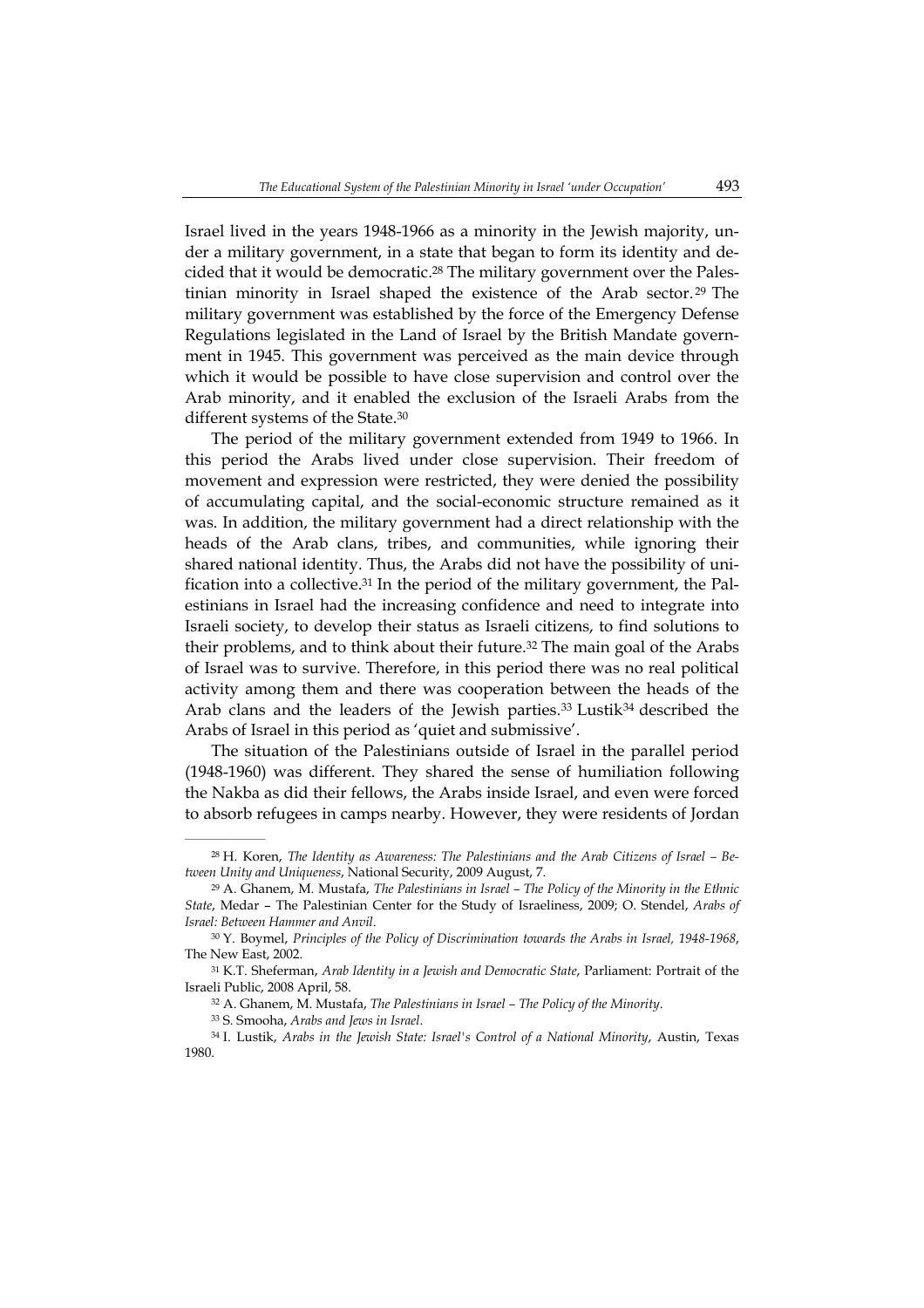(West Bank) and Egypt (Gaza Strip), and they could attempt to realize their feeling of vengeance against the 'Zionist enemy' outside, without a Jewish society that forces on their internal brothers limitations, primarily the 'military government' in the years 1948-1966. In addition, the Palestinians felt the support and sympathy of their Arab brethren in the countries where they lived.<sup>35</sup>

In this situation, the Arabs inside Israel had no option but to attempt to survive in their state in an optimal manner. They understood that they must stay close to their lands and examine the meaning of their existence in a state with a Jewish majority that calls for democracy. For this purpose, they began to learn Hebrew and the culture of the Jewish majority in the Arab educational system, and in the first decades there were attempts to fit into the Israeli job market. In this way, the Arabs inside Israel believed that they would advance as individuals and as a community. The first means were in the field of education and employment.<sup>36</sup> With the end of the military government in 1966, a change occurred in the political awareness of the Arabs of Israel (Katoryamo,  $2002$ )<sup>37</sup> and a new leadership began to grow among the young Arabs, who acquired their education in universities.<sup>38</sup>

The main argument of the research study is that although the government was established for security reasons that were justified at the time, over the years it penetrated into all areas of civilian life and became a political, economic, and social instrument of control over the Arab minority by the State. It is further asserted that the reason the military government continued for eighteen years was not purely security-oriented. Senior security experts recommended cancelling the military government, political parties on the right and on the left struggled to remove it, but the mechanism continued to maintain itself and was reinforced by the Prime Minister and Minister of Defense, David Ben Gurion, when he and his party used it for their political needs.<sup>39</sup>

This argument on the increase of the level of education in the period of the British government is true, as a result of the Compulsory Education Law of 1949, which provided free and mandatory education to all children in Israel. However, the present research study considers it important to exam-

<sup>35</sup> H. Koren, *The Identity as Awareness*.

<sup>36</sup> Ibidem.

<sup>37</sup> M. Al-Haj, *The Political Organization of the Arab Population in Israel*, The Development of a Center in the Margins, 1992.

<sup>38</sup> Ibidem; A. Arian, P. Ben-Nun, S. Barnea, *The Measure of Israeli Democracy*, Adults and Youths, 2004.

<sup>39</sup> S. Ozacky-Lazar, *The Military Government as a Mechanism of the Control of the Arab Citizens, 1948-1958*, A New East, 2012, 43.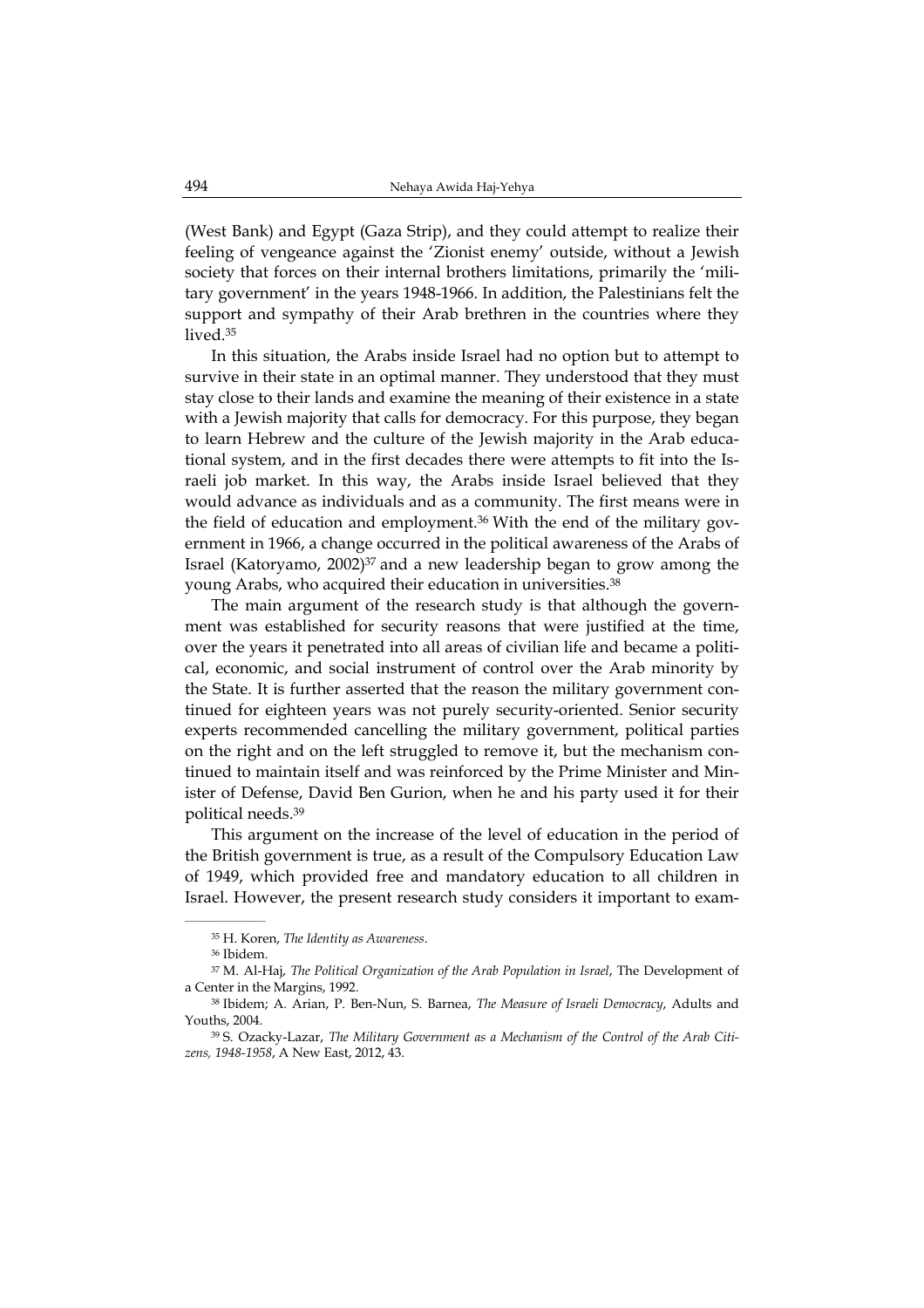ine the contents and goals of education and the quality of the 'good' education that the Palestinian citizens of the State of Israel received in the period of the military government, when the military governor had influence over the system and intervened in the goals and contents of education. It is important to examine today, in the year 2016, who decided the goals of education and the study contents of the books in the Arab educational system. Is it possible to argue that in essence the Arab educational system is still found under occupation, or what was called in the past 'military government', although the military government formally ended decades ago? Is the policy of the military government still operating implicitly – and intentionally? The present research study seeks to examine these questions.

#### **The Right to Education**

According to Rom,<sup>40</sup> education is one of the foundation stones of every society and is inseparably related with the cultural, political, and social environment in which it is implemented. According to many researchers, the right to education goes hand in hand with social justice and constitutes a significant component on the way to the closing of gaps and the promotion of society,<sup>41</sup> since the right to equal education is vital to the promotion of the principle of equality of opportunities.<sup>42</sup> Dahan maintained that for the most part social and economic gaps are translated into the classroom, and therefore a just educational reality depends on a just social and economic reality. The educational system is supposed to reduce and even eliminate the social inequality that exists in the State and to reduce the gaps between the different groups that comprise it.<sup>43</sup>

Hence, the right to freedom by its very nature obligates the existence of the right to education, disconnected from the scope of the appropriate intervention of the State in the 'private sphere'. Moreover, the duties of the country to education do not end with the accessibility of the population to educa-

<sup>40</sup> A. Rom, *The Process of the Development of Curricula in Five Chosen Countries*, Jerusalem 2009.

<sup>41</sup> I. Abu Shindi, *Educational Coping with the Arab-Jewish and Social-Economic Schism*, Multidisciplinary Thoughts in Humanistic Education, 2010, 5, p. 75-76; Y. Dahan, *Companionship? Depends for Whom?* The Sting, 2010 November 16, Retrieved on April 30, 2012 from: www.haokets.org/2010/11/16 /מנהיג-תמורת-35-אלף-שקל ;D. Lautman, *Education as the True Way to Close Gaps and Promote Society*, Multidisciplinary Thought in Humanistic Education, 2009, 4.

<sup>42</sup> Y. Dahan, *Companionship? Depends for Whom?*.

<sup>43</sup> K. Abu Asba, *The School Principal is Subject to Great Pressures on the Part of the Clans*, Another Country 2004.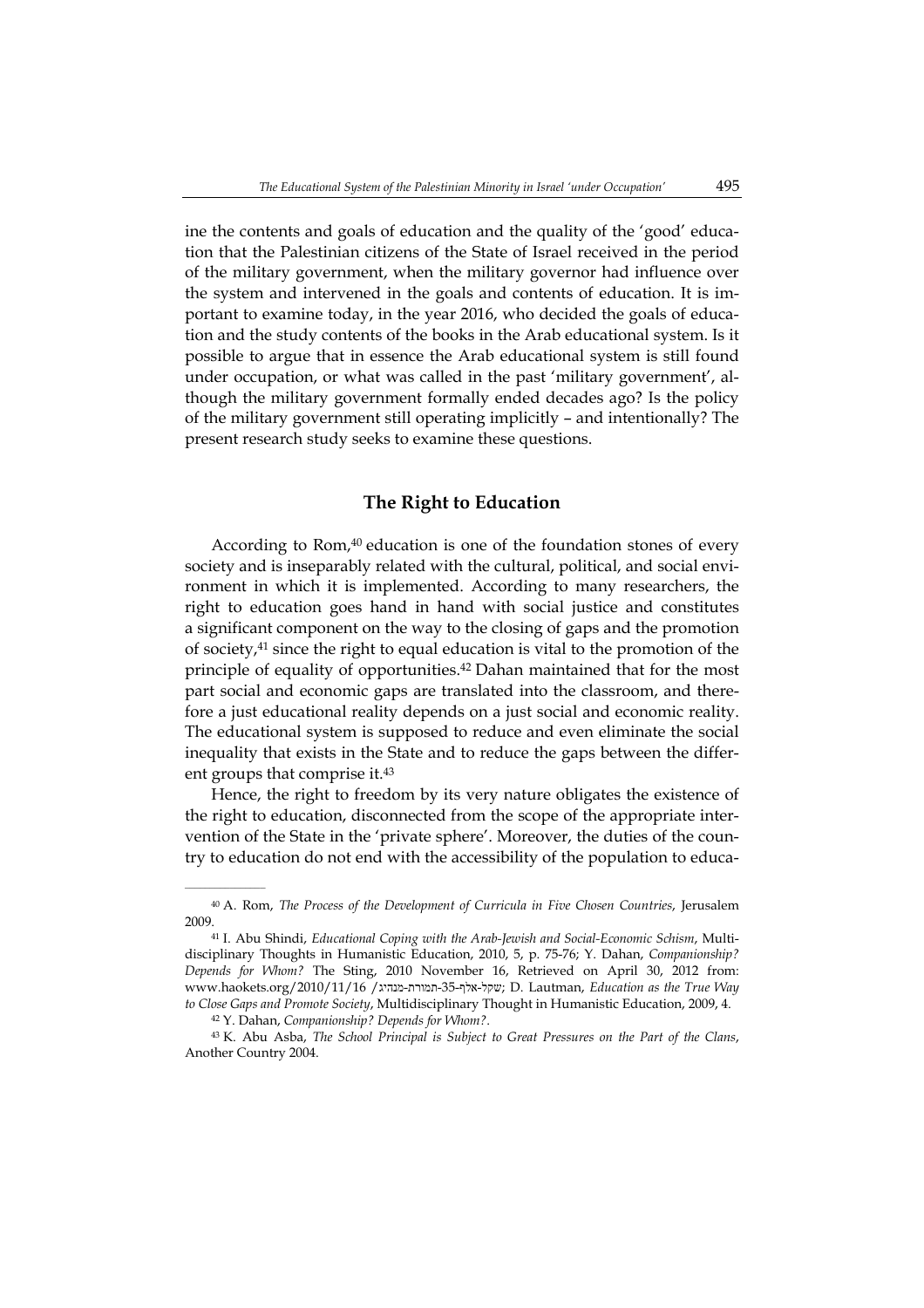tion, but rather there is commitment to encourage the individual's participation in the educational system and in the shaping of the right to learning in the spirit of the right to freedom.<sup>44</sup> Education is also perceived as a tool for the accumulation of political power. Zisnavin<sup>45</sup> argued that there is a close relationship between politics and education.

A democratic society sees public education to be a bridge that helps lead the young generation to their lives as citizens in a democratic country. This type of education, which is included in the areas of responsibility of the State, will facilitate the normal functioning of democracy and will preserve its existence for many years.<sup>46</sup>

According to the model of Tomasevski, $47$  education is a real right only when it is available, accessible, acceptable, and adjusted. In his opinion, acceptable education is education that satisfies the students' parents in terms of its quality and in terms of the relevance of the learning contents and the values conveyed to their children. For education to be acceptable, the State must avoid political or religious indoctrination and cultivate open education that is forgiving towards different voices and competing narratives. Adjusted education is education in which there is adjustment to the needs that change from group to group in society and to the students' local context, language, and culture. Simultaneously, the State must ensure that the contents and messages of education are available and accessible to the students in an equal manner, without any discrimination.<sup>48</sup>

As aforementioned, the educational system and the schools in essence serve as a main instrument for the training of the future citizens of the democratic state. This training makes the national unit sovereign over the educational citizenship process of its future graduates. The structure, contents, national environment and organization of the studies of the system are one unit, focusing on education for citizenship in a democratic regime.<sup>49</sup>

<sup>44</sup> H. Kalai, *The End of the Race is Determined by the Beginning Thought*, Journal of the Law Bar in Israel, 2014, 23, p. 116-121.

<sup>45</sup> D. Zisnavin, *The Jewish Educational System in Israel from the Days of the Initial Settlement until Today*, [in:] *Changes in Education*, Eds. Dror, Nevo, Shapira, UK 2011.

<sup>46</sup> O. Ichilov, *Establishment of Public Education in Israel and Retreat from It*, [in:] *Privatization and Commerce in Public Education in Israel*, Ed. O. Ichilov, Ramot, Tel Aviv 2010, p. 21-50.

<sup>47</sup> K. Tomasevski, *Globalizing What: Education as a Human Right or as a Traded Service?* Indiana Journal of Global Legal Studies, 2004, 12(1), p. 1-78.

<sup>48</sup> Ibidem.

<sup>49</sup> G. Talshir, *Citizenship, Civil Society, and Education: The Israeli Case in the Mirror of Western Democracies*, [in:] *The Language of the Citizen in Israel*, Eds. G. Talshir, D. Anon, Jerusalem 2006.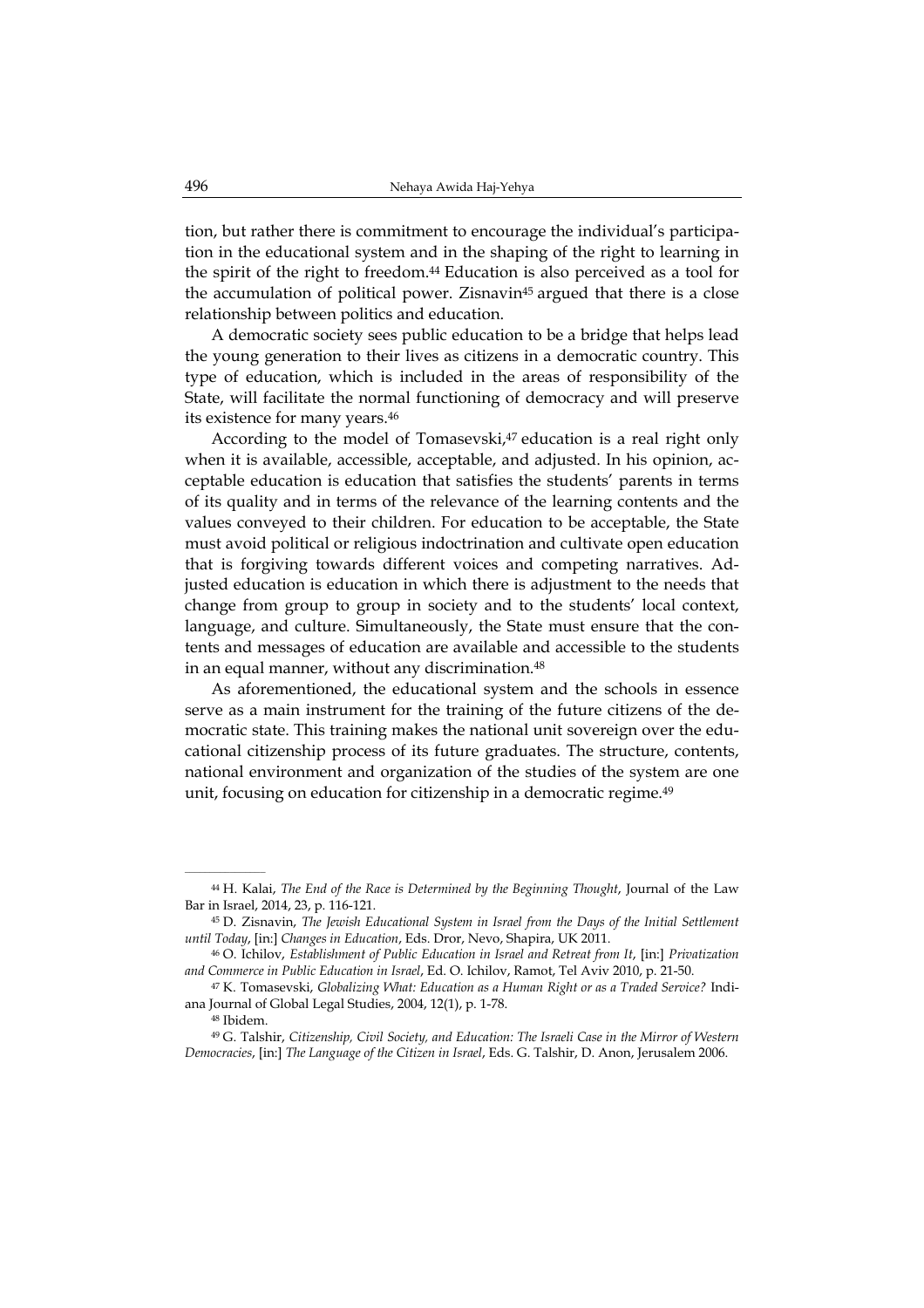### **The Sectors in the Israeli Educational System**

In the year 1953 the Israel *Knesset* (Parliament) passed the State Education Law, The law details the following objectives for education in Israel: to establish the education on the values of Jewish culture and the achievements of science, on the love of the homeland and loyalty to the State and to the Jewish people, on work in agriculture and in craft, on trust, and on the struggle to create a society based on freedom, equality, tolerance, mutual assistance, and love of humankind.<sup>50</sup>

The character of the state education sector was influenced largely by Western perceptions, from the perception according to which it is necessary to adhere to Western culture, which inculcated the values of enlightenment and education that characterize the modern era (education for aesthetics, education for art and music, and physical education). While state education included the focus on the Zionist and Jewish doctrine, Western general education was accorded greater weight than that of Zionist and Jewish education. The emphasis placed on the Western values was so prominent that it as possible to call this perception 'Eurocentric'.<sup>51</sup>

The State Education Law, with the changes that occurred in it, arranges the structure of state education in Israel into two main sectors: state education and state religious education. The state religious education sector incorporates Jewish religious values, which were an inseparable part of the historical identity of the people of Israel.<sup>52</sup>

The law anchors the status of another sector as a sector that is not a state sector: the independent education sector. This sector acts primarily in education institutions that belong to the Ultra-Orthodox sector.<sup>53</sup> The recognition of Ultra-Orthodox education as an independent sector gives it the right to enjoy the budgets of the State at an increased rate without its institutions being obligated to the learning contents determined by the State. Although the law determines that the Minister of Education has the authority to obligate for these institutions 75% of their curriculum, this does not happen in actuality and the contents learned in these institutions are not influenced by outside factors. The attempts of the Ministry of Education to change the

 $\mathcal{L}=\mathcal{L}^{\mathcal{L}}$ 

<sup>50</sup> S. Mari, *Arab Education in Israel*, Syracuse – New York – Boulder 1978.

<sup>51</sup> Shenhar Committee Report, 2012.

<sup>52</sup> Z. Gross, *State Religious Education in Israel: Between Tradition and Modernity*, [in:] *Education as a Social Challenge*, Eds. Z. Gross, Y. Dror, Tel Aviv 2004.

<sup>53</sup> E. Feldman, *Ethnicity, Politics, and Education – The First Decade of Independent Education, 1953-1963*, From Generation to Generation, 2007, 31, p. 1301-1334.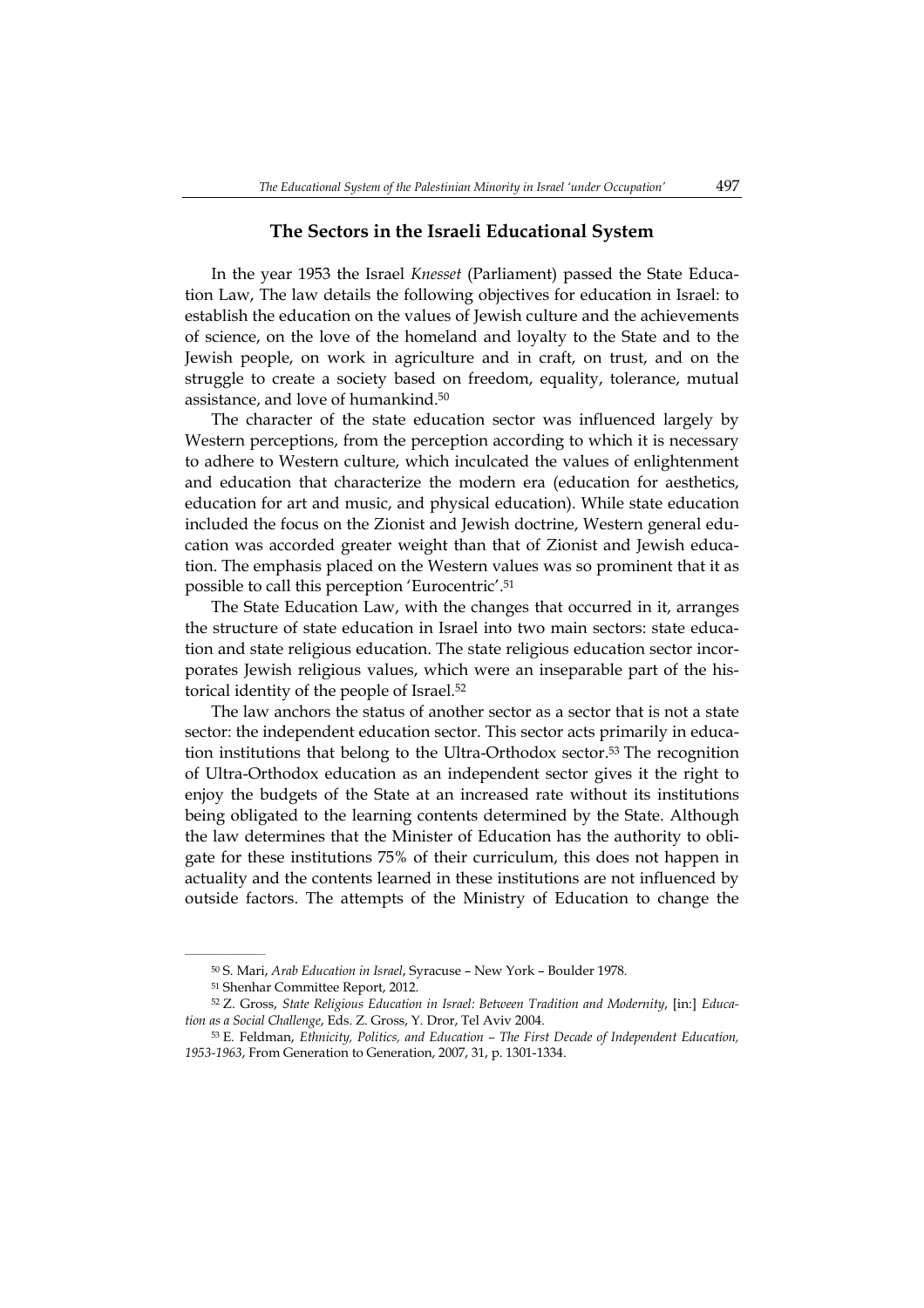situation have failed since the political ranks (the Ultra-Orthodox parties, with Shas Party at their head) have refused to cooperate.<sup>54</sup>

The Arab educational system, which had existed before the establishment of the State of Israel as a separate system for the majority of the Palestinian Arabs, was made subordinate after the establishment of the State to the Ministry of Education and in essence became an inseparable part of state education in the country.55 Therefore, in Israel there is a division into a Jewish educational system and an Arab educational system.56 As aforementioned, the State Education Law emphasizes the cultivation of the Jewish identity and values but does not determine any parallel objectives in Arab education in Israel, although there were attempts in the 1970s-1980s to do so in committees headed by Jewish educators.<sup>57</sup>

#### **The Core Studies in the Israeli Educational System**

According to Piron,<sup>58</sup> the core studies are supposed to meet two main needs: learning of the basic nature of the country and determination of the contents that should be inculcated in the children. In other words, what is the educational product we seek to establish in the  $21<sup>st</sup>$  century? The idea at the center of the core program is the establishment of a shared basis for a multicultural society and creation of social solidarity. However, in the political reality in Israel it serves for the exclusion of Arabs and Ultra-Orthodox, groups that threaten the hegemony of the dominant class.<sup>59</sup>

Until today, full agreement among educators and in the Ministry of Education on the topic of the nature of the core program has not been formed.<sup>60</sup>

.... אלפיים .להדרה הכלה בין :בישראל חינוכית וליבה תרבותיות -רב , לאומיות 2009, .י,ויונה .נ מרקמן

<sup>54</sup> I. Abu-Saad, *Multicultural Education and the Palestinian Arab Minority in Israel: The Issue of Bedouin Arab Education in the Negev*, [in:] *Education in a Multicultural Society: Pluralism and Points of Encounter between Social Rifts*, Ed. P. Pery, Jerusalem 2007, p. 125-142.

<sup>55</sup> Y. Jabareen, A. Agbaria, *Autonomy for Arab Education in Israel. Rights and Possibilities*, Knowledge Discovery, 2014 Spring, 5.

<sup>56</sup> M. Al-Haj, *Education, Empowerment, and Control: The Case of the Arabs in Israel*, Albany – New York 1995; S. Mari, *Arab Education in Israel*.

<sup>57</sup> M. Al-Haj, *Kinship and Modernization in Developing Societies: The Emergence of Instrumentalized Kinships*, Journal of Comparative Family Studies, 1995 October, 26(3), p. 311-328.

<sup>58</sup> S. Piron, *Educational Core: On the Importance of the Cultural Individual, Personal Development, and the Scholastic Level*, Multidisciplinary Thinking in Humanistic Education, 2011, 6, p. 39-41.

<sup>59</sup> Markman, Yonah, Markman, Yonah, 2010

<sup>60</sup> S. Bargouti, *Israeli Educational Core Requires Fair Inclusion of the Arab Public*, Multidisciplinary Thought in Humanistic Education, 2011, 6, p. 42-44.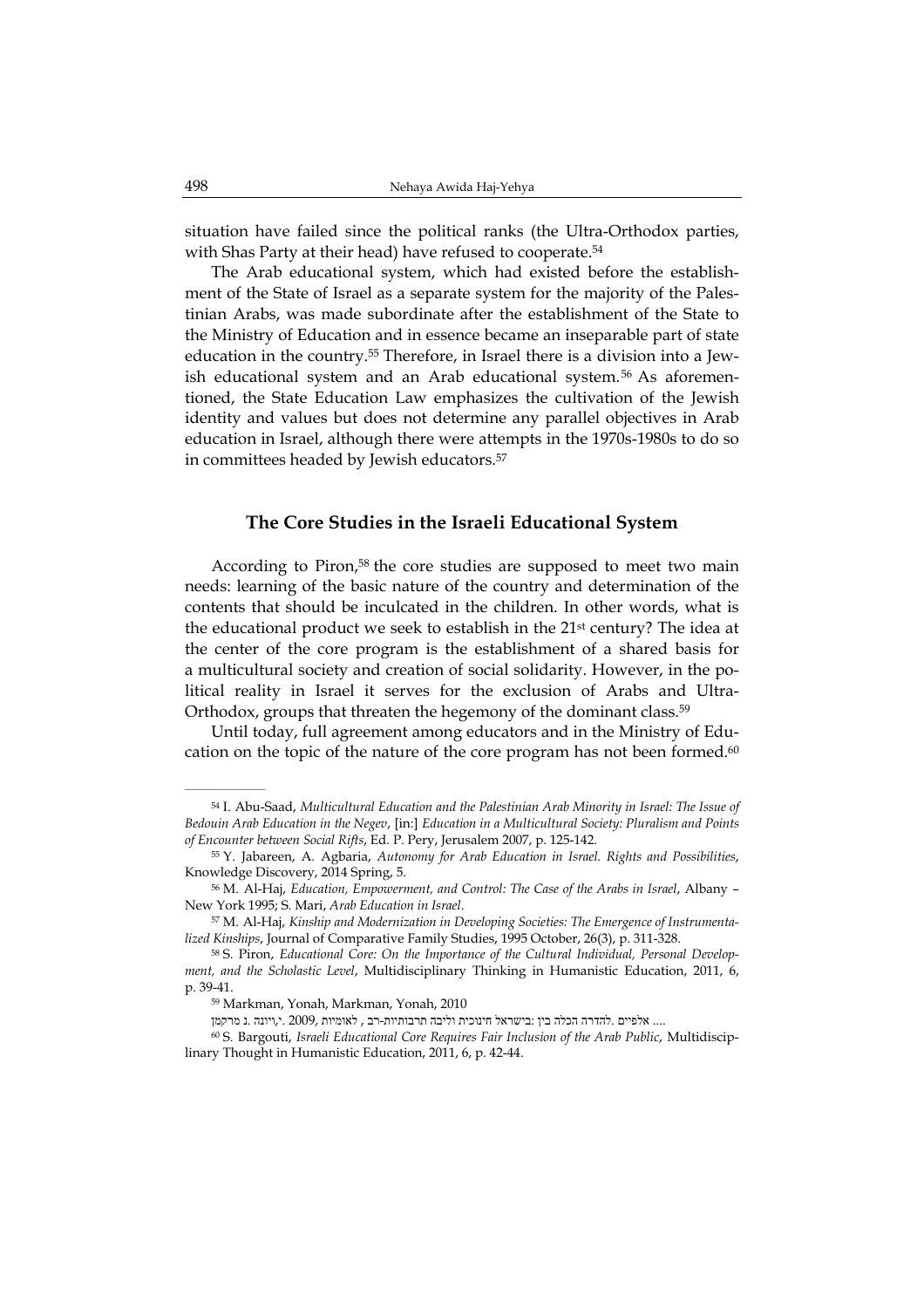Piron<sup>61</sup> described a number of different approaches regarding the core programs. According to one approach, core studies are important to the individual student, so as to convey to him the knowledge, the tools, and the opportunities required for personal growth and self-fulfillment. A second approach maintains that core studies are necessary for society, as an anchor of the assets of the culture as well as its objectives and goals. According to the third approach, the core studies are essential so as to create a basic common denominator in all the frameworks of education, which will allow the creation of a national educational infrastructure. Such an infrastructure can facilitate the reduction of the scholastic and social gaps and ensure the quality of the educational system.

The core program is composed of a collection of select contents, when it was decided that these would allow the school to achieve the objectives determined by the Ministry of Education.<sup>62</sup> The basic goals of the core program are to maintain the social stability and to preserve the cultural uniqueness that characterizes the groups in the country.<sup>63</sup>

The objectives of value-based education in Israel discuss the need to instill in the student the values of the State of Israel as a Jewish state, without reference to the fact that in this society there is an Arab minority, with its own nationality, and its right is to be an integral part of this society.<sup>64</sup> The Jewish schools greatly emphasize the development of the national identity, the active affiliation with the Jewish people, and the promotion of the Zionist aspirations – and all these while granting the most minimal recognition to Arab history. Bar-Tal<sup>65</sup> studied the textbooks in the elementary schools and middle schools and found that the Jewish textbooks (grammar, Hebrew language, history, geography, and civics) present a uniform position – the Jews are involved in the just and even humane war against the Arab enemy, which refuses to recognize the existence and rights of the Jews in Israel and to accept them. Where the curriculum mentions the Arabs, for the most part it tends to present them and their culture in a negative light. More than a few research studies have been conducted on textbooks intended for Jews in Israel and Israeli children's literature, and they discovered that the Palestinians and Arabs are presented in many cases as 'murderers', 'rioters', and

<sup>61</sup> S. Piron, *Educational Core: On the Importance of the Cultural Individual, Personal Development*.

<sup>62</sup> Y. Katz (Ed.), *Towards an Educational Revolution*, Following the Van Lear Conference for Education on the Implementation of the Dovrat, Report, 2006.

<sup>63</sup> N. Rottenberg, *Shared Educational Core for the Children of Israel: Obstacles and Overcoming Them*, [in:] *Towards an Educational Revolution*, Ed. D. Inbar, Van Lear Institute, 2006, p. 214-227.

<sup>64</sup> S. Bargouti, *Israeli Educational Core Requires Fair Inclusion*.

<sup>65</sup> Bar-Tal 1998, in: I. Abu-Saad, *Multicultural Education and the Palestinian Arab Minority in Israel*.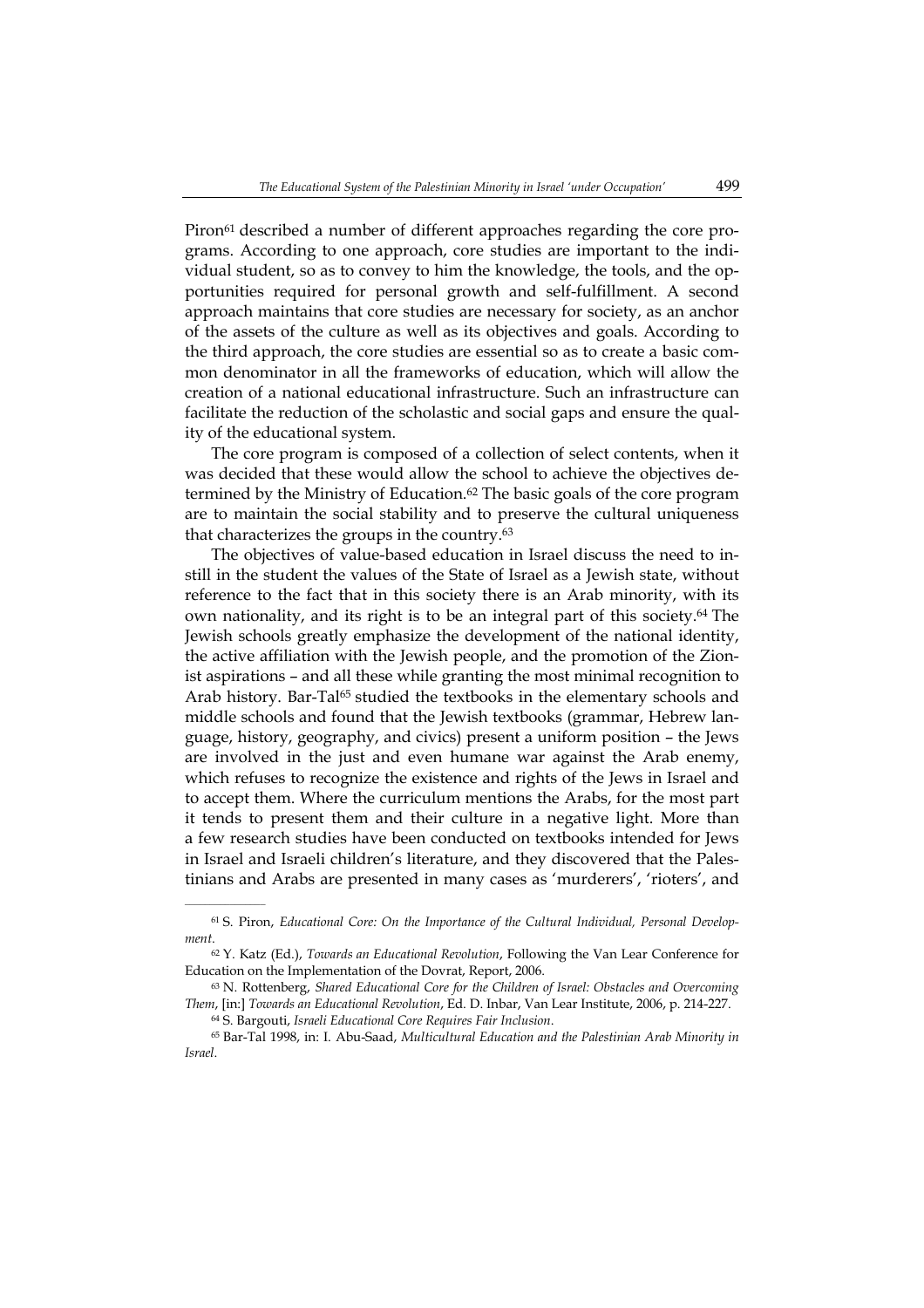'suspects' and in any event as weak and not productive.66 Requests to formulate goals that recognize the Arab minority in the Jewish democratic state submitted by Arab intellectuals have always been rejected.<sup>67</sup>

Therefore, in the present situation of the educational system in Israel, it is impossible to crystallize a core program shared by Arabs and Jews. The educational discourse in Israel, official and public, is based on the principle to cultivate educational values based on the values of the State of Israel as a Jewish and democratic state.<sup>68</sup>

Markman and Yonah<sup>69</sup> maintained that at the basis of the 'core idea' there is the recognition of the multiculturalism that characterizes society and the need of these cultures to maintain their identity and heritage. However, the engagement in the topic of the core, as reflected in the public and political arenas in Israel, is guided by a different logic. This idea serves as a means for the coping with the threat that multiculturalism supposedly presents to the nation state and as a means of preserving the supremacy of a collective that excludes many social groups.

Therefore, it is possible to form a shared core for the different Jewish sectors – secular, religious, and Ultra-Orthodox – since they form around shared values. The issue is that this type of program does not include the Arab citizens. Hence, as long as the educational discourse discusses the State of Israel as a Jewish state and the contents and objectives of the educational system are thus determined, the Arab public will find it difficult to fit into the general core program.<sup>70</sup>

# **Arab Education and the Educational Rights of Palestinian Minority in Israel The Position of the State of Israel on Giving Educational Rights to Its Palestinian Minority**

It is the right of a national minority to enjoy the state educational system in its language. In Israel, there indeed is a system of elementary and high schools in Arabic for the Arabs of Israel.<sup>71</sup>

 $\mathcal{L}=\mathcal{L}^{\mathcal{L}}$ 

<sup>66</sup> Ibidem; Meehan, 1999, in: ibidem.

<sup>67</sup> S. Bargouti, *Israeli Educational Core Requires Fair Inclusion of the Arab Public*.

<sup>68</sup> Ibidem.

הכלה בין :בישראל חינוכית וליבה תרבותיות-רב , לאומיות 2009, .ויונה .נ מרקמן 2010 ,Yonah, 2010 הכלה בין .... אלפיים .להדרה

<sup>70</sup> S. Bargouti, *Israeli Educational Core Requires Fair Inclusion of the Arab Public*.

<sup>71</sup> B. Noyberger, *Minorities and Democracy*, [in:] *Knowledge, Society, and Regime*.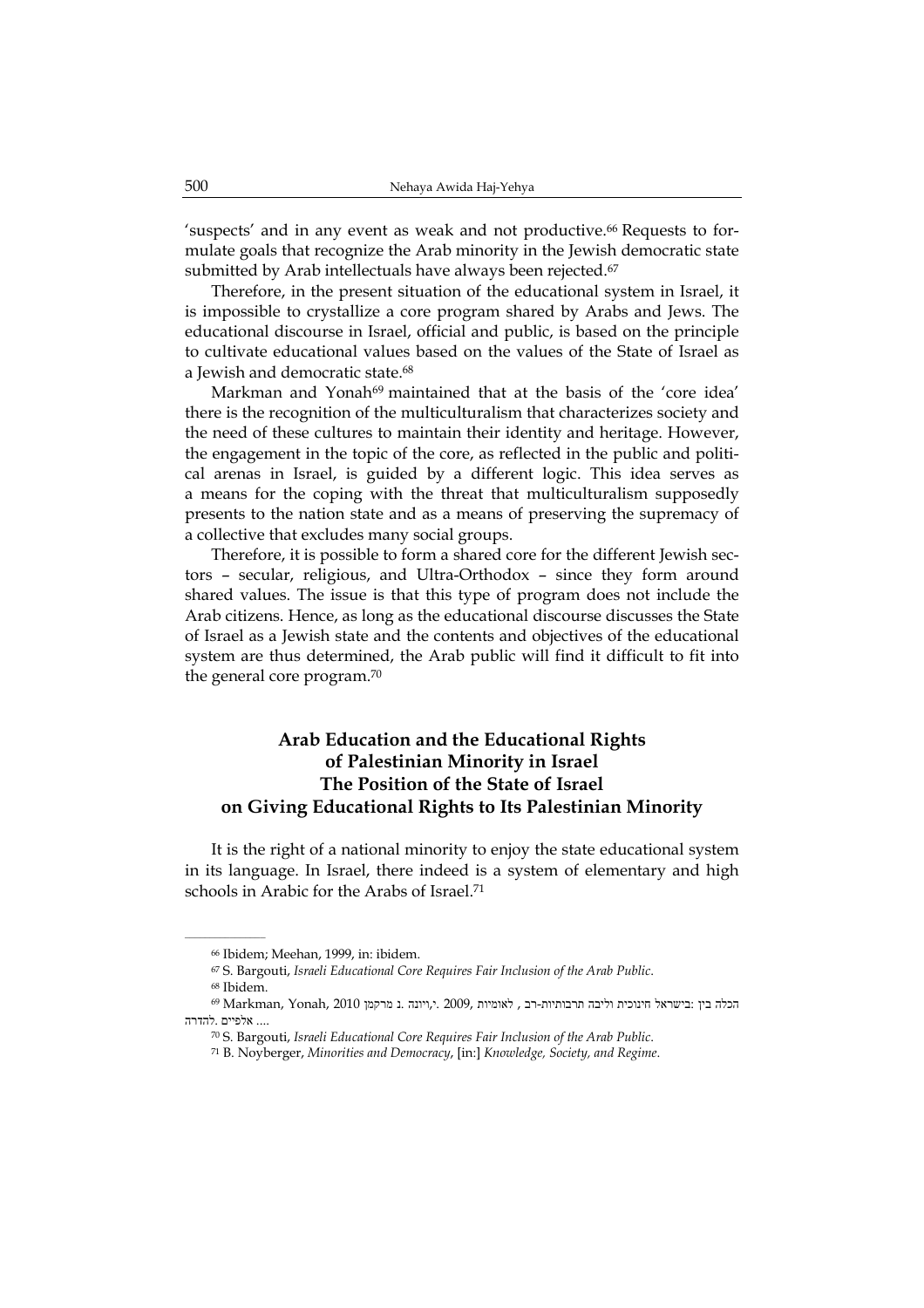According to this school, another fundamental right of a native minority is the right to influence the educational contents. Hence, the Palestinian minority in Israel has the right to educational autonomy, since the right to influence the education contents is a right in principle because of the culture and degree of cultural freedom that the minority group enjoys in the choice of its identities and in the determination of the values according to which it wants to live and educate the future generations.<sup>72</sup>

The State of Israel respects the right of the Arab population to have an educational system in Arabic, but the right to education in the mother tongue does not fulfill the rights of minorities in the field of education, such as the right to have cultural-educational autonomy, so as to maintain the cultural-natural heritage and identity, to shape it, and to develop it.73 Although the State Education Law (1953) defines the state educational system in Israel as well as the objectives of the system, it does so only in Jewish terms and for Jewish students. The collective educational interests of the Palestinian-Arab citizens in Israel are almost completely ignored in the language of the law.<sup>74</sup>

Saban (2002) connected between the group rights given to the minority group, so that it can protect its cultural difference and express its uniqueness in actuality, and the ability of this group to influence in the framework of the democratic process on the course of its public life in the State. In this context, it is possible to note that, according to Foucault (1918), every educational system is a political instrument for the preservation or shaping of the discourse on the knowledge and power relations that it bears.

In the year 1949, the Compulsory Education Law was passed, with the goal of ensuring a basic education for all citizens of Israel, including the Arab citizens.75 Following the law and the deployment of the military government, there was a blurring of the rights between the Ministry of Education and the system of the military government under which the Arabs of Israel were subordinate until 1966. The military government intervened in many areas and sometimes even intervened in the field of the Ministry of Education.<sup>76</sup> It is necessary to keep in mind that Arab education in Israel acts in the context of a country with a Jewish majority. This fact leaves the con-

<sup>72</sup> A.K. Agbaria, Y. Jabareen, *Policy of Training Arab Teachers in Israel in the Mirror of the Right to Education: Issues of Governance as an Expression of Recognition of the National-Cultural Uniqueness*, Journal for Study and Research in Education, 2015.

<sup>73</sup> Y. Rabin, *The Right to Education*, Nebo 2002.

<sup>74</sup> Y. Jabareen, *Law and Education: Critical Perspectives on Arab Education in Israel*, American Behavioral Scientist, 2006, 49(8), p. 1502-1574.

<sup>75</sup> Y. Dror, *Interconnected Vessels in National Education: The Zionist Story*, Jerusalem 2007.

<sup>76</sup> M. Al-Haj, *Kinship and Modernization in Developing Societies*.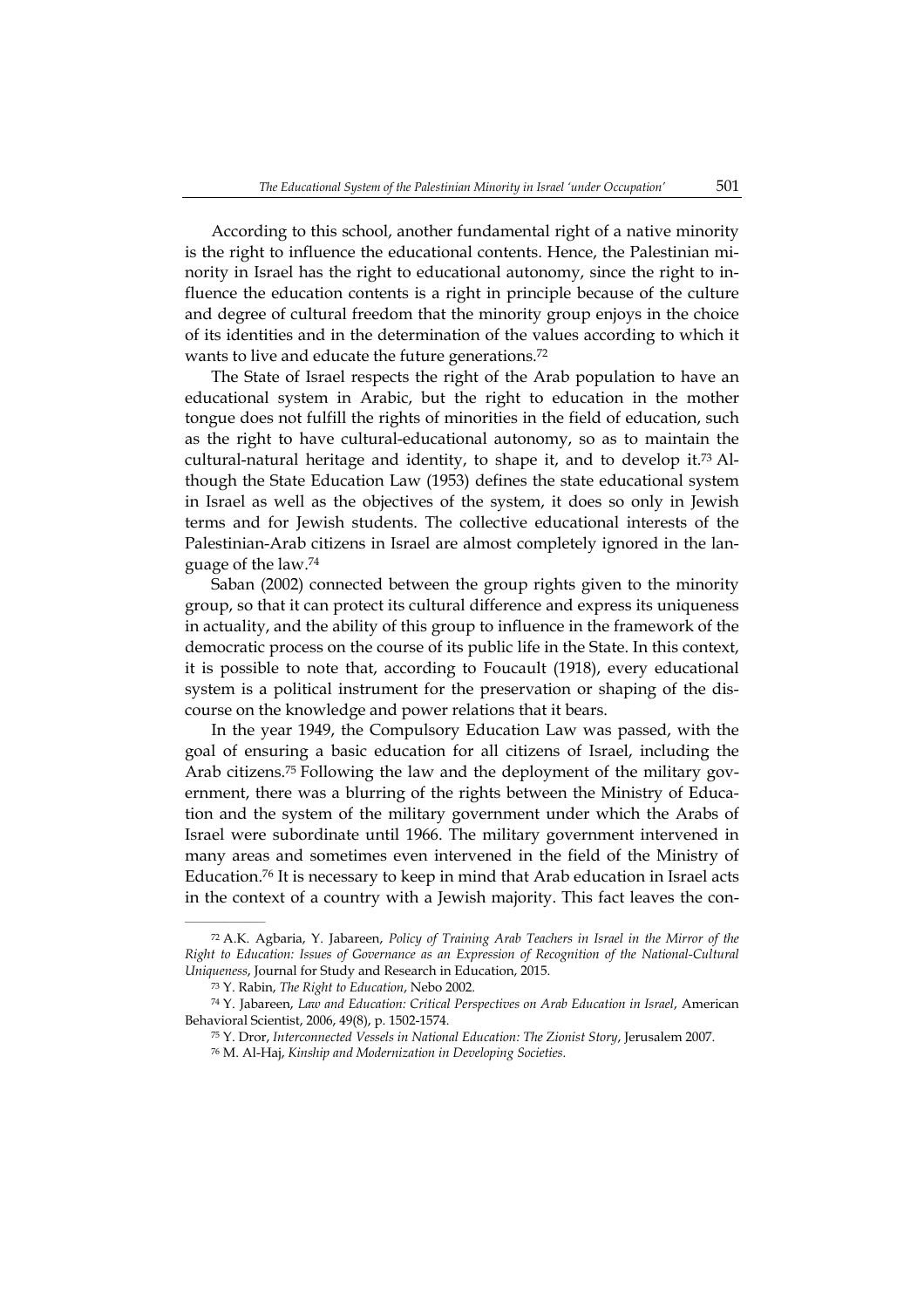trol in the hands of the majority group, while the minority group has limited involvement in its contents.<sup>77</sup>

All schools in Arab society in Israel act under the supervision and with the financing of the Ministry of Education, and they are affiliated to some degree or another with the state education sector. This affiliation is expressed today primarily through the guidance and management staffs in the districts, the general and professional supervisors of the Ministry of Education, and the small and unique headquarters units in the internal subdivision that exists today as subsectors in Arab education.<sup>78</sup>

Israeli legislation has yet to recognize explicitly the right of the Arab minority to influence education, not as a private right but as a group right, despite the trend in the legal discourse to adjust the educational system to the multicultural reality in Israel. Lacking any legal and content-oriented arrangement engaging in Arab education, the law gives nearly absolute governmental freedom of action to the Ministry of Education, and it controls the Arab educational system in a significantly centralized manner, both on the school level and on the level of the colleges of teacher training.<sup>79</sup>

The policy of the Ministry of Education in Israel in essence neutralized the influence of the Arab public on the education of its children and swept the Arab students into the general state education system. In the Ministry of Education a special department for the Arab educational system was established, when this department was subject to the directives of the Ministry, without any autonomy, and until the year 1989 the department head was a Jewish manager.<sup>80</sup> The last remnant actually remaining the hands of the Arab public from the self-management of education is the Arabic language.<sup>81</sup>

The Dovrat Committee was established in the year 2003, with the goal to conduct a comprehensive examination of the educational system in the State of Israel and to recommend a comprehensive program of change – pedagogical, structural, and organizational – and the formation of a way for the implementation. <sup>82</sup> It proposed the educational reforms connected with achievement and testing. The report of the committee expressed conflicting voices, especially in the context of Arab education. On the one hand, the

<sup>77</sup> K. Abu Asba, *Arab Education in Israel: Dilemmas of a National Minority*.

<sup>78</sup> Ibidem.

<sup>79</sup> A.K. Agbaria, Y. Jabareen, *Policy of Training Arab Teachers in Israel in the Mirror of the Right to Education*.

<sup>80</sup> I. Saban, *The Collective Rights of the Palestinian Arab Minority: What There Is, What There Isn't, and the Taboo*, Studies in Law, 2002, 26, 1, p. 241-319.

<sup>81</sup> K. Abu Asba, *Arab Education in Israel: Dilemmas of a National Minority*.

<sup>82</sup> Dovrat Report, 2005.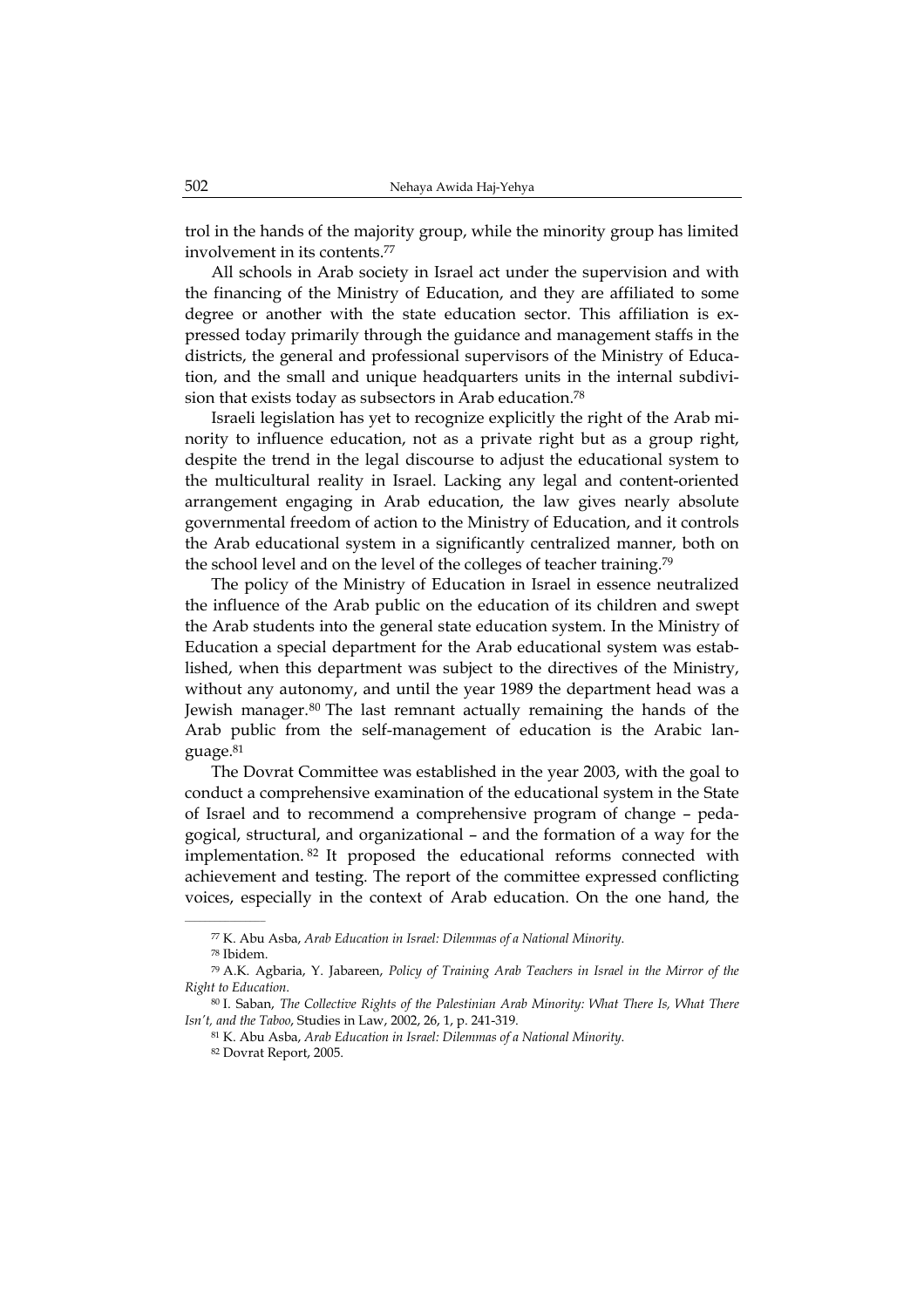report acknowledged legally the existence of the separate channels of education, in terms of the existence of separate nation and language and lifestyle, and the need to give, despite the conflict, an expression also to the separate Arab heritage and the full loyalty to the State of Israel. However, because of the deep concern about the split of the Arab educational system from public education, which may lead to the loss of a feeling of partnership in Israeli society, the report negated the right of Arab and Druse education to autonomy and independent educational management with self and collective control on the schools. Therefore, instead of an autonomous educational manager for Arabs, the Israeli educational establishment remained subjected to the purpose of the integration in the State of Israel as a Jewish and democratic state.<sup>83</sup>

According to the reports of the Dovrat Committee, it is necessary to develop the goals of Arab education so as to develop and cultivate the personal identity and the group Arab identity as an emotional and social educational anchor for full integration in Israeli society and in the State of Israel as a Jewish and democratic state and to recognize Jewish culture, language, and history. This duality of the report expresses the recognition of the collective identity of the Arab minority and the demand that Arab education be committed to the goals of public education.<sup>84</sup>

In the year 2005 the Dovrat Committee submitted the final committee report, in which it suggested the Public Education Law, the goal of which is to cope with the problems in the existing laws of education, such as discrimination on the background of class or budget between the state institutions and the Ultra-Orthodox education institutions. These enjoy the budget that the State grants them but they are not supervised or are minimally supervised. The Report further noted that the split that characterizes Israeli society leads to a feeling of lack of partnership in it and that the demographic increase in the Arab and Ultra-Orthodox sectors further this schism. The report emphasized the value-oriented realm and notes the very important role of education as the basis of the culture and ethnic unity. It was further noted that education is a condition of integration in society and in the public life in a democratic state. Education, according to this report, must inculcate the universal and national values that society aspires to inculcate. Success is when it creates citizens with a shared language and social solidarity, with values of consideration of others, contribution to society, equality,

<sup>83</sup> A.K. Agbaria, I. Mahjana, *Arab Education in Israel, between the Discourse of Achievement and the Discourse of Recognition*, Two Thousand: Multidisciplinary Journal for Review, Philosophy, and Literature, 2009, 34, p. 111-129.

<sup>84</sup> Ibidem.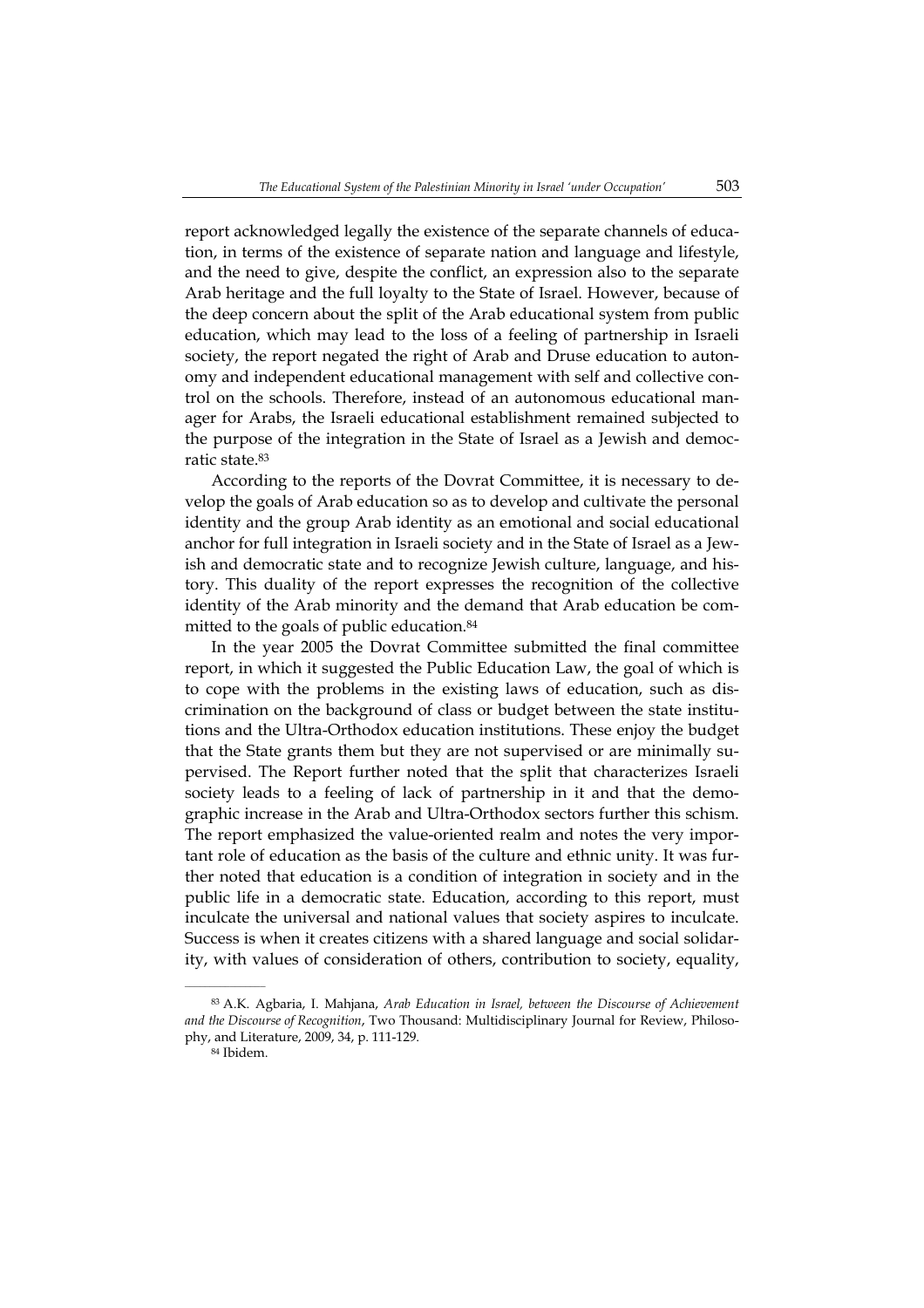and justness, and concurrently the different sources of cultures at the basis of society will be preserved and developed. According to the Committee Report, the success of the State in the field of education will largely determine its future.<sup>85</sup>

### **Teacher Training in the Arab Educational Sector: Institutions for Training Arab Teachers**

The teacher has a main role, both as a teacher and as an educator, in the cultivation of the student's personality and in the concern for his wellbeing.<sup>86</sup> Therefore, the State's control of the training institutions for teachers is a part of the broader phenomenon of the State's control of education, including control of the structure, financing, contents, and teachers' work. The purpose is to achieve governmental stability, shared political identity, economic growth, and so on.<sup>87</sup>

The training of the Arab teachers, as in any other educational process, may shape and educate the teachers for the choice of contents, the emphasis placed in the program on the different areas of knowledge, the resultant values, the degree of critical orientation, and the way in which the lesson are conveyed. In addition, the training of the teachers is also expressed in the education for social awareness, professional skills, and correct perception of the teacher of his role in society.<sup>88</sup>

According to Mahajana,<sup>89</sup> the training of the teachers is specific and limited in scope and its goal is to adjust the training of the Arab teacher to the uniqueness of Arab society, with its systems and institutions. There is minimal and negligible unique training of the Arab institution, whose purpose is to increase the awareness and to create commitment in the teachers of the future for the establishment of a just society through reference to sociocultural aspects of the Arab students. The didactic policy that ignores the indi-

<sup>85</sup> National Task Force for the Advancement of Education in Israel, 2005, p. 50.

<sup>86</sup> I. Gilat, *To Be Close: First Aid for the Teacher in Coping with the Students' Troubles*, Tel Aviv 2007.

<sup>87</sup> J. Zadja, H. Daun, L.J. Saha (Eds.), *Nation-Building, Identity and Citizenship Education*, Cross Cultural Perspectives, 2009.

<sup>88</sup> I. Zimran, *There Is Another Way – Self-Education of Teachers for Meaningful and Value-Oriented Teaching*, [in:] *Values and Education for Values: Issues in Teacher In-service Training*, Ed. M. Bar-Lev, Jerusalem 1999.

<sup>89</sup> I. Mahajana, *The Declared Policy in the Training of the Arab Teachers in Israel to Cope with Students in Distress and in Crisis*, [in:] *The Training of Teachers in Palestinian Society in Israel*, Ed. A. Agbaria, Ressling 2013.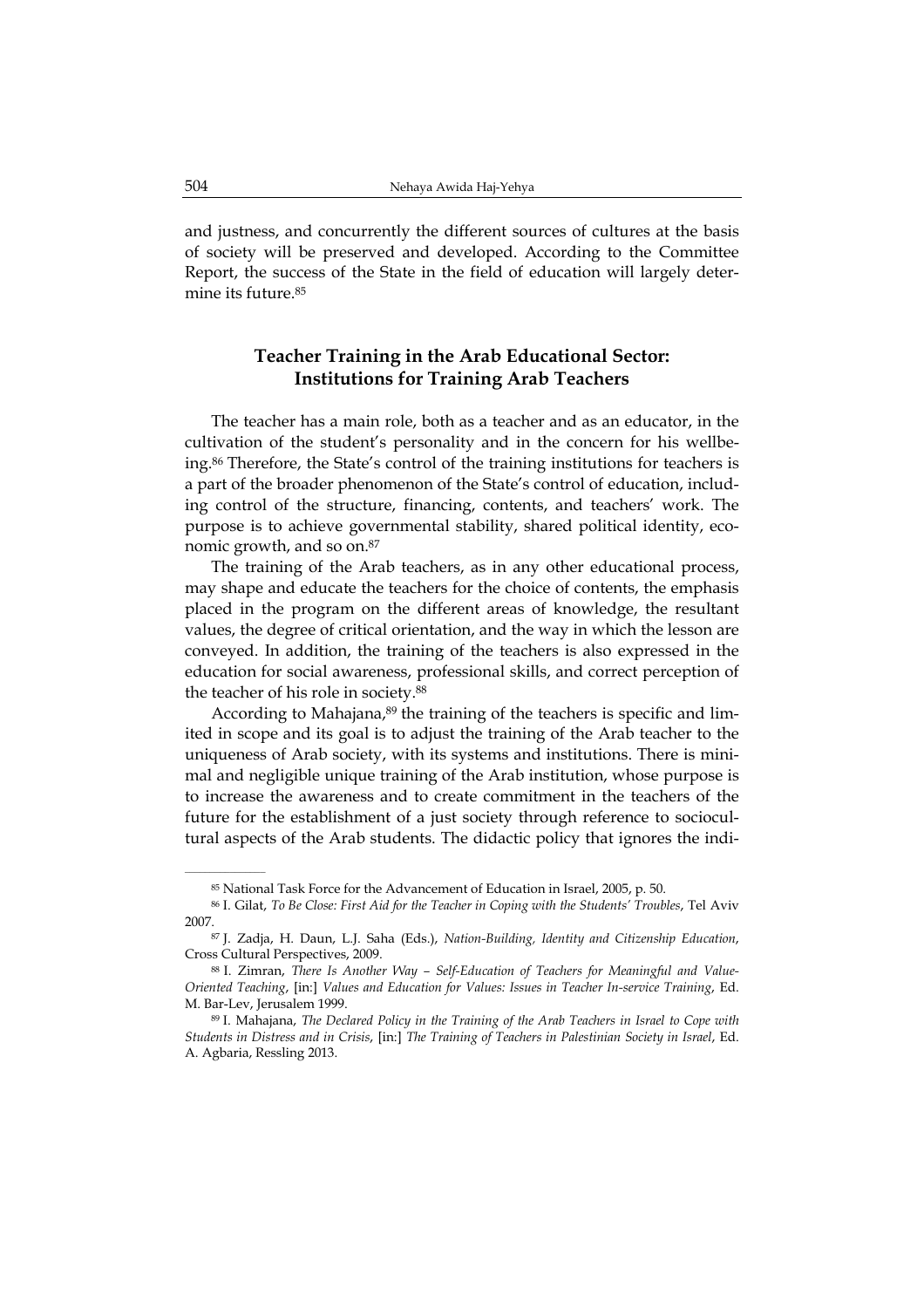vidual's distress is commensurate with the assertion of Jabareen and Agbaria<sup>90</sup> that the training of Arab student teachers does not acknowledge the uniqueness of Arab society as a native minority that is discriminated against and exposed to an official institutional policy with the purpose of cementing its inferiority, dependence, and marginality, with all the implications of this policy.

Hence, the educational system and in it the institutions for teacher training had a central channel in the cooptation of the Arab academics, while making them into public workers who perceive their role as that of an official. In other words, the institutions of teacher training have a main role not only in the reconstruction and replication of the ideology of the control of the Arab society in Israel but also in the inculcation and instilment of the skills and values required for its internalization as normal and desirable. Simultaneously with the dissemination of the Israeli story and the institutionalization of the hierarchy between Jews and Arabs and in the Arab population itself, the institutions of teacher training had a main role in the camouflage of the repression and control through the covering of them with an image of professionalism. The purpose of this image was to shape the role of the teacher as an apolitical and asocial function, in the sense that the role of the Arab teacher was devoid of initiative and creativity and there was no requirement to be critical, capable or socially and civically involved.<sup>91</sup>

# **Appointments and Layoffs of Arab Teachers in the Palestinian Educational System in Israel**

The role of the teacher and educator is expressed in the cultivation of the student's personality and in concern for his wellbeing.<sup>92</sup> Therefore, the recruitment of the teaching force in the Arab educational system was determined also according to political considerations. The empowerment of teachers, principals, and supervisors is given to the Ministry of Education, and the meaning is that to be an Arab teacher in the Arab educational system it is not enough to have training and teaching certificates. Rather, it is

<sup>90</sup> Y. Jabareen, A.K. Agbaria, *Education on Hold; Government Policy and Civil Initiatives for the Promotion of Arab Education in Israel*, Haifa 2010.

<sup>91</sup> A.K. Agbaria, *Arab Civil Society and Education in Israel: The Arab Pedagogical Council as a Contentious Performance to Achieve National Recognition*, Race, Ethnicity, and Education, 2013, p. 1-21; *Introduction: The Policy of Training of Arab Teachers in Israel – The Demand for National and Pedagogical Uniqueness*, [in:] *Training Teachers in Palestinian Society in Israel – Institutional Practices and Educational Policy*, Ed. A.K. Agbaria, Resling 2013.

<sup>92</sup> I. Gilat, *To Be Close: First Aid for the Teacher in Coping with the Students' Troubles*.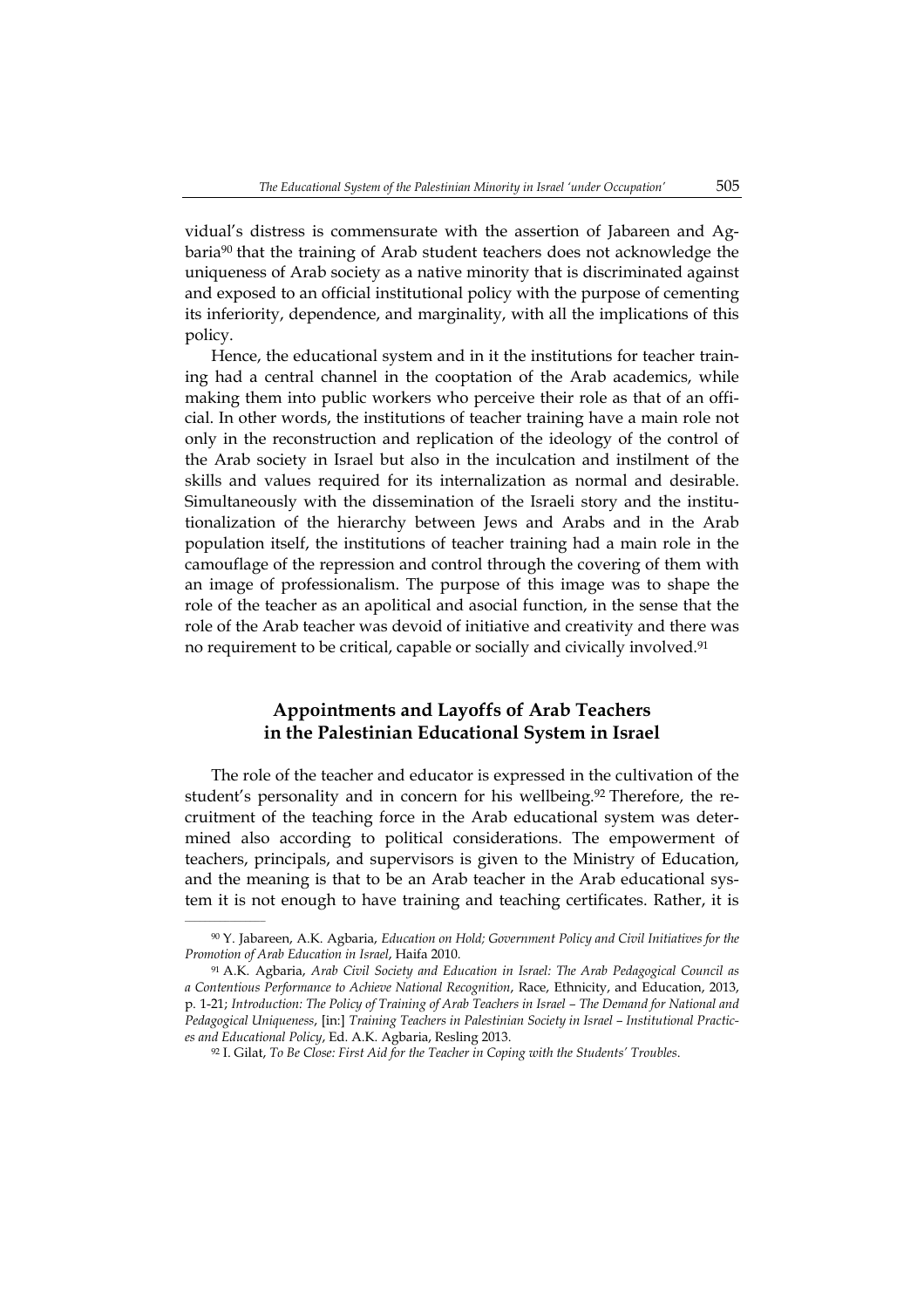necessary to have a security clearance – without the teachers' knowledge – and to receive the confidential approval of the Israel Security Agency (Shabak).<sup>93</sup>

The governmental control of the Arab educational system was also expressed strongly in the appointment of teachers, principals, and role-holders in the Arab schools. The appointment of the teachers and the principals is subject to the approval of the Israel Security Agency.<sup>94</sup>

The Palestinian teacher in Israel was transformed from politically involved to an apolitical technocrat.<sup>95</sup> The role patterns of the Arab teacher in Israel changed according to the historical circumstances and the ability of the training institutions to shape the learners in them.<sup>96</sup> Many of the Arab teachers feel that they must deal with value-oriented and professional dilemma: on the one hand, they are expected to teach and to strengthen the Palestinian Arab identity but on the other hand, they are supposed to teach according to the Israeli curriculum that does not include in it the Palestinian issue (Elian, 2013).

Conversely, Mazoy described the expectations of Arab society of the Arab teacher, who is a part of it and who works in it, to contribute to the shaping of the Palestinian students' awareness and collective identity and to help them achieve social mobility in Israel.

## **Determination of the Educational Goals of the Arab Educational System by the Establishment**

The State Education Law sets as main goals, on the one hand, the equality of opportunities for every boy and girl, to allow them to develop according to their path, and to create an atmosphere that encourages difference and supports it. On the other hand, the law itself creates discrimination and harms the equality of opportunities for the Arab children, and this is the recognition of the Palestinian Arab identity. In addition, the law further fo-

<sup>93</sup> M. Al-Haj, *Higher Education among the Arabs in Israel: Situation, Problems, and Trends*, Haifa University, Haifa 2001.

<sup>94</sup> R. Gabizon, N. Balfour, *Between Demand for Liberty and Autonomy of Arab Education in Israel*: *Rights and Possibilities*, 2005.

<sup>95</sup> Mazoy. <br/>a et al., החינוך לחקר המרכז :חיפה .וציפיות שאלות ,מעמד :בישראל הערבי המור<br/>ה $\dots$  ... החינוך ה 2002: .,al et a .Mazoy; 1995 ,אליאס אנדרה ,מזאווי - 183-214, .p ,בישראל המורים והסתדרות חיפה אוניברסיטת

 <sup>.</sup>מ :בתוך ,"בחינוך הפמיניסטי המחקר :מבוא" ... - ... 27-952 פורמאלי והבלתי הפורמאלי בחינוך מגדריים היבטים ..כשדה הספר-ובית הוראה כוח ,מיגדר :בישראל הערבי החינוך 2002. .אנדרה ,מזאוי .... .(עורכות) פרי .ופ צלרמאיר

<sup>96</sup> A.K. Agbaria, *Arab Civil Society and Education in Israel*; A.K. Agbaria, *Introduction: The Policy of Training of Arab Teachers in Israel*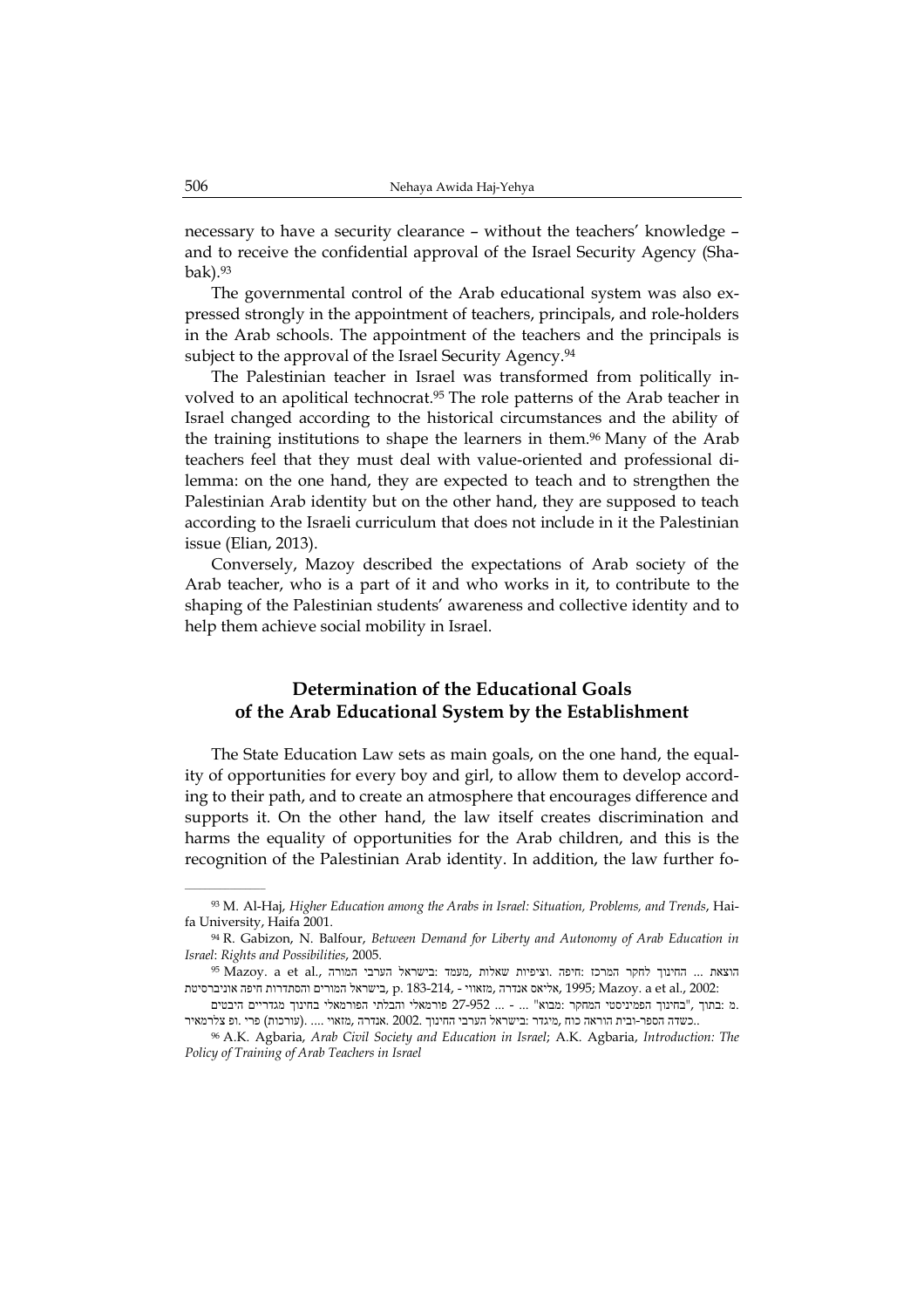cuses the definition of the State as 'Jewish and democratic', a definition that excludes the Arab population and discriminates against it both on the level of principle and the level of practice.<sup>97</sup>

In essence, the Arab educational system is not defined in any section in the law, and hence the Arab educational system is devoid of the conceptual and content existence in the Book of Laws. From this perspective, it is possible to learn that Arab education is a matter of present-absent in Israeli law.<sup>98</sup>

The goals of Arab education, from the year 1953 to the year 2000, have not undergone any essential change. The formulation of the goals completely ignored the Arab students. Hence, it is clear that the goals of education serve the majority group and were intended to promote exclusively the Jewish national agenda.<sup>99</sup> While the focus of the Jewish educational system is Zionist and national, the Arab educational system lacks any Palestinian Arab content. The Arab educational system attempts to strengthen the cultural-religious component instead of the Arab-national component, since the perception is that the Israeli Arabs constitute a potential security risk for instability.<sup>100</sup>

Al-Haj<sup>101</sup> indicated three different approaches faced by the decision makers when they go to crystallize the structure of the relations between Arabs and Jews in the educational system: assimilation, separation, and integration.

The overall control of the Jewish educational system over the Arab educational system prevents the Arab population any possibility of determining its educational objectives, deprives its right to shape and direct the educational system according to its collective interests, and frustrates every significant involvement of Palestinian-Arab educators in the process of decision making, with regard to both the budgets and the contents of education intended for the Arab students.<sup>102</sup>

<sup>97</sup> D. Avnon, *The Non-Democratic Aspect of the Basic Laws on the Topics of the Rights of Man*, Politics, 1998, 2, p. 53-70; Y. Jabareen, *On the Constitutional Status of the Arab Minority in Israel: New Motion*, State and Society, 2010, 7(1), p. 105-139.

<sup>98</sup> Y. Jabareen, A.K. Agbaria, *Autonomy for Arab Education in Israel. Rights and Possibilities*, Knowledge Discovery, 2014 Spring, 5.

<sup>99</sup> M. Abu-Nimer, *Education for Coexistence in Israel: Potential and Challenges*, [in:] *Reconciliation, Justice, and Coexistence: Theory and Practice*, Ed. M. Abu-Nimer, Lanham – Maryland 2001, p. 235-254.

<sup>100</sup> K. Abu Asba, *Arab Education in Israel: Dilemmas of a National Minority*, Florsheimer Institute, Jerusalem 2005; M. Al-Haj, *Education among the Arabs in Israel: Control and Social Change*, Jerusalem 1996.

<sup>101</sup> M. Al-Haj, *Education among the Arabs in Israel*.

<sup>102</sup> I. Saban, *The Collective Rights of the Palestinian Arab Minority*, p. 241-319.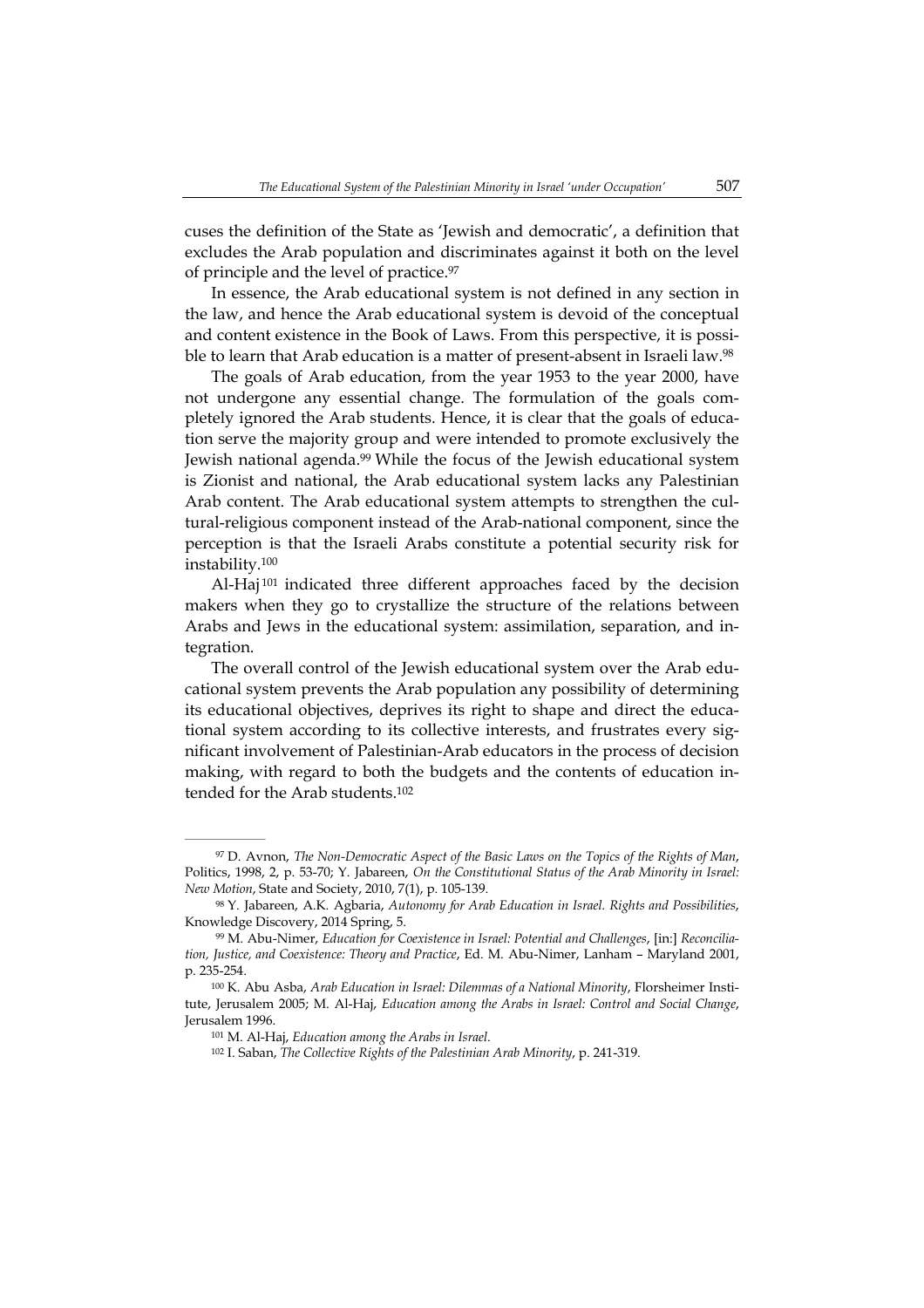The comprehensive objectives of the educational system obligate the Arab students to learn about Jewish culture and values. The outcome is clearly apparent in the state curriculum for the elementary and secondary schools: the Arab students are required to study many hours on Jewish culture and history and Hebrew language, more than on the Arab literature and history. In addition, they are required to develop identification with Jewish values and to promote the Zionist aspirations at the expense of the development of national awareness of their own and sense of belonging to their people. The Arab national identity receives far less emphasis, and the Palestinian identity does not have any type of recognition. Nevertheless, the main goal of Jewish studies in the Arab educational system is not to develop cultural competence in Jewish Israeli society but to force the Arabs to understand and like Jewish and Zionist goals and to blur their national identity in Israel. Hence, it is possible to conclude that the economic and specific goals of the curriculum developed for Arab education tend to blur and confuse, and not to strengthen, the creation of Arab identity.<sup>103</sup>

In terms of the learning contents, the researchers of Arab education showed that there have been changes in the educational policy for the Arab population, but these changes are influenced by the thought that the goal is to promote the goals of the political regime in Israel, primarily in all that pertains to their Palestinian identity and to the loyalty of the Arab citizens to the State. The Arab educational system did not recognize the Palestinian identity of the Arab citizens and did not cultivate their being a national minority. In contrast, it aspires to cultivate an alternative identity disconnected from their historical, cultural, and national past.<sup>104</sup>

### **Emptying of Contents for the Formation of the Palestinian National Identity in Arab Education in Israel**

The importance of the school for the student in the Arab sector increases because of the lack of informal frameworks and institutions in Arab society. Thus, in relative terms the Arab student spends considerable time in the school, which in turn influences the perception of his identity, attitudes, and outlook.<sup>105</sup>

The contents of the curriculum in the Arab schools deny the Palestinian Arab identity and culture and emphasize the Zionist Jewish values, which

<sup>103</sup> M. Al-Haj, *Education, Empowerment, and Control*; S. Mari, *Arab Education in Israel*.

<sup>104</sup> M. Al-Haj, *Arab Educational System in Israel: Issues and Trends*, Jerusalem 1994.

<sup>105</sup> N. Hatav, *The Future Orientation of Youths in Arab Society in Israel: Characteristics and Factors*, M.A. Thesis, Jerusalem 1988.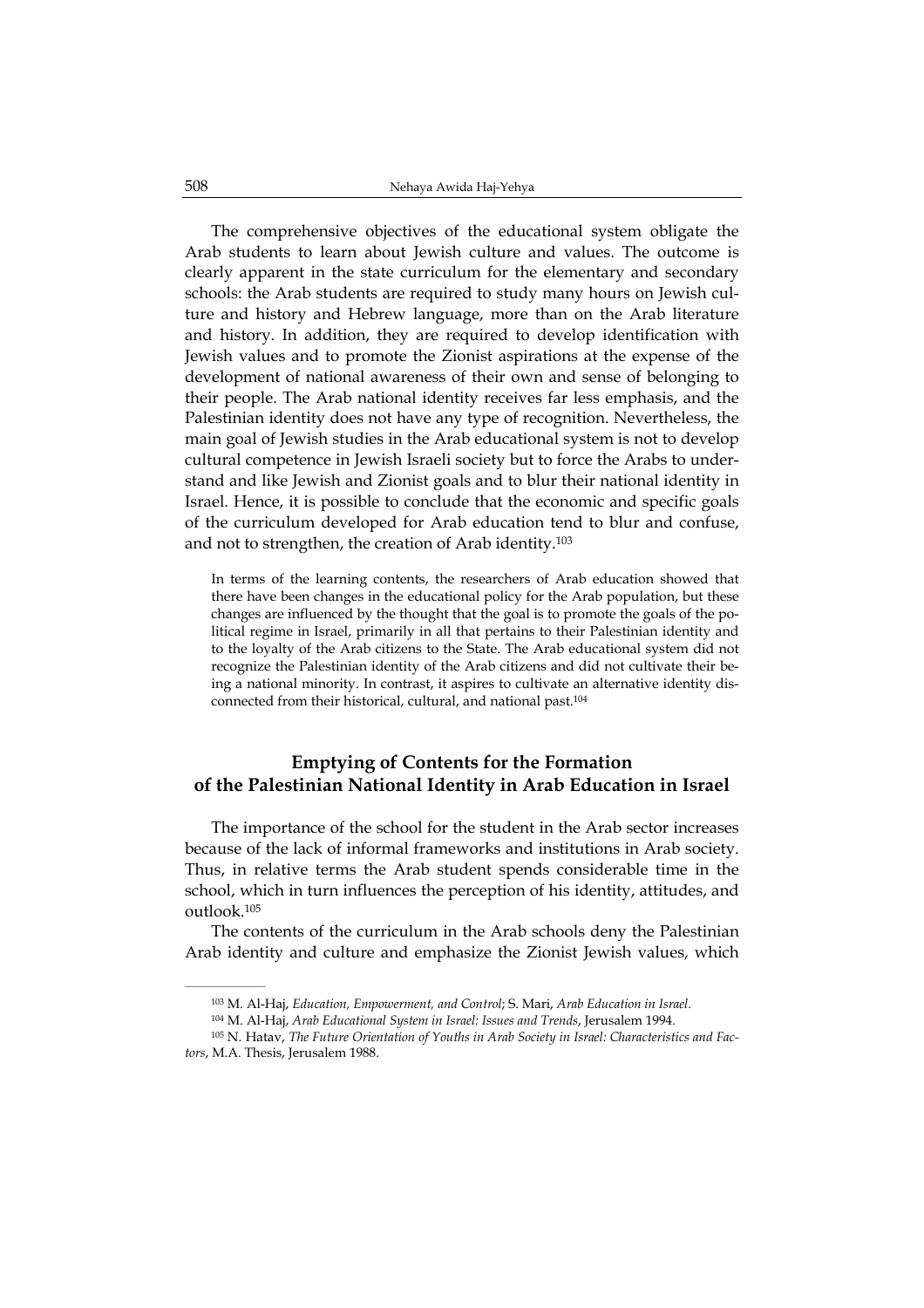reinforces naturally the sense of deprivation of the Arab students and teachers and causes steadily increasing alienation.<sup>106</sup> Mari<sup>107</sup> maintained that "the Arab educational system aspires to shape the unique Israeli Arab, which is disconnected from the original national and cultural roots, related in an inextricable relationship to the Arab world and the Palestinian world". According to Al-Haj,108 the contents of the Arab educational system were intended to create a submissive Arab who is willing to accept his inferiority versus Jewish supremacy and to weaken the Palestinian Arab identity.

In essence, the curriculum and the organizational structure of the Arab educational system in Israel assume barriers for the shaping of the national identity of the student.<sup>109</sup> In contrast to its Jewish parallel, Arab education does not have educational goals for the development of the national, cultural, or religious belonging or identity.<sup>110</sup>

The development of Arab education in the dominant Jewish culture is subject to conflicting messages. Formal education constitutes for the Arab students a confusing experience since the cultural and language contents conveyed in the schools contradict with the values of the culture and national Arab identity, which they receive in frameworks outside of the school and with which they may identify more.<sup>111</sup>

Therefore, the issue of autonomy for Arab education challenges the hegemony of the majority group in Israel.112 Therefore, the collective Palestinian Arab educational interests is nearly completely ignored in the language of the State Education Law (Jabareen, 2006), the lack of resources, and the absence of the ability of real influence (Saban, 2002). This policy of the Israeli educational system regarding the Arab education led to the development of alternative national education in the Arab public.

<sup>106</sup> K. Abu-Asba, *The School Principal is Subject to Great Pressures on the Part of the Clans*, Another Country 2004; D. Golan-Agnon, *Why Are the Arab Students in Israel Discriminated Against?* [in:] *Inequality in Education*, Ed. D. Golan-Agnon, Tel Aviv 2004.

<sup>107</sup> S. Mari, *Arab Education in Israel*.

<sup>108</sup> M. Al-Haj, *Education among the Arabs in Israel*.

<sup>109</sup> K. Abu-Asba, *Attitudes of Different Factors in Arab Society on the Question of an Alternative Structure for the Arab Educational System in Israel: Summative Report. Israel: Follow-up af-ter Issues of Arab Education in Israel*, Gat: Masser 2003.

<sup>110</sup> H. Pinson, D. Anon (Eds.), *Citizenship, Civil Society, and Education: The Israeli Case in the Mirror of Western Democracies*, [in:] *The Language of the Citizen in Israel*, Jerusalem 2006.

<sup>111</sup> B. Kimerling, Y.S. Migdal, *Palestinians: A Nation in Formation*, Jerusalem 1991.

<sup>112</sup> J. Bruner, Y. Peled, *On Autonomy, Abilities, and Democracy: Criticism of Multiculturalism on Liberalism*, [in:] *Multiculturalism in a Democratic and Jewish State Mounter*, Eds. M. Sagi, A. Shamir, Tel Aviv 1998, p. 107-131; J. Rawls, *A Theory of Justice*, Cambridge 1971.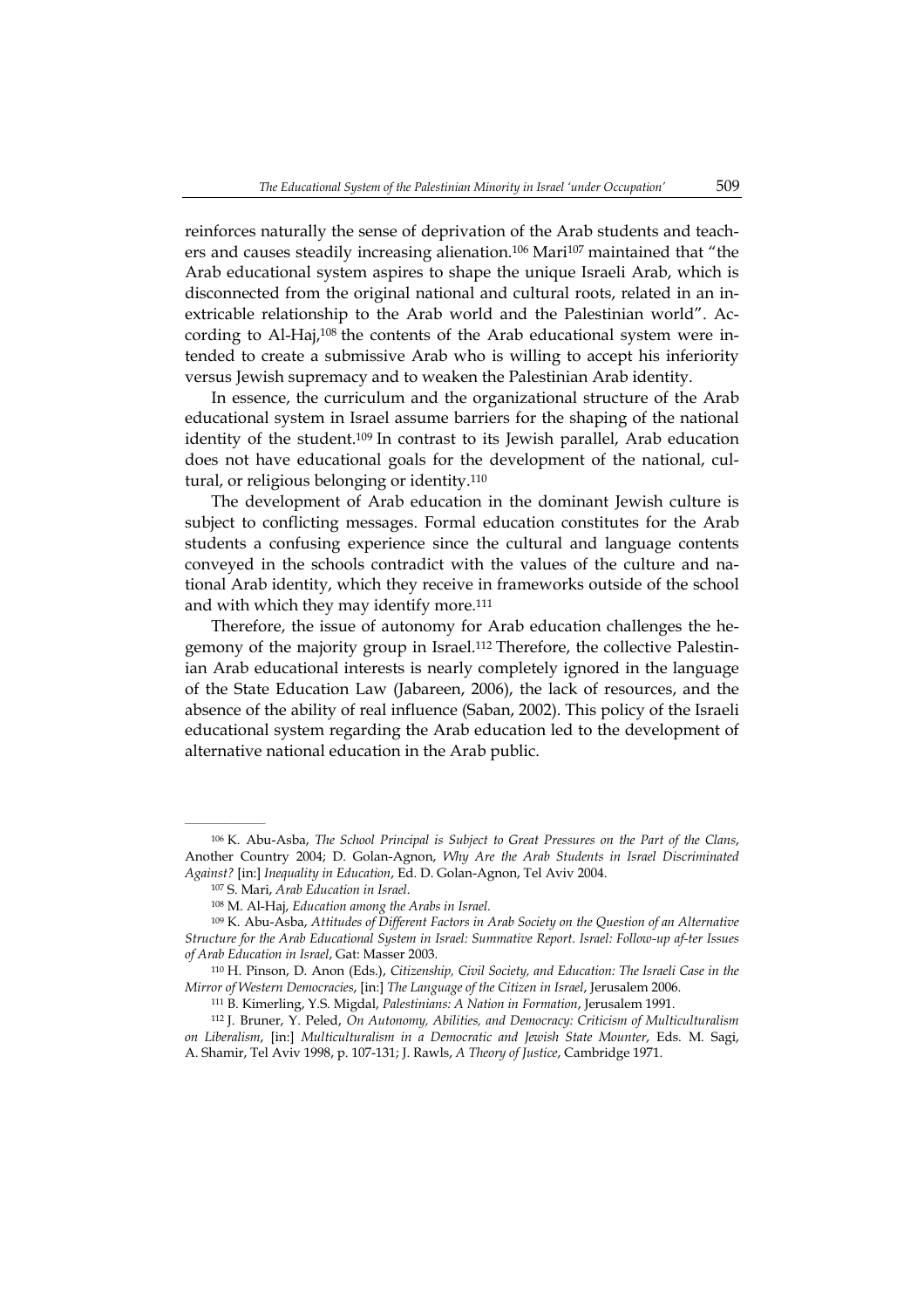### **Conclusion**

The Arab minority in Israel has the full right to require collective right to education, since it is a native, national, cultural, religious, and lingual minority that has suffered and is still suffering from discrimination and deprivation on a collective basis.<sup>113</sup>

Examination of the educational hierarchy, the teaching workforce, and the curriculum in the Jewish educational system reveals a clear preference for European-Western culture over non-Western Jewish culture, North Africa and Middle Eastern. Largely, it also tends to ignore or to be satisfied with the most minimal exposure to the Arabic language, history, and culture, and it addresses them, even if not in a declared manner, in a negative way.<sup>114</sup>

Arab education thus is a victim of Israeli pluralism not only in that it is managed and controlled by the majority but also in that it is managed by the Jewish majority and the authorities determine the curricula, without the involvement of many Arabs, if any. The involvement of Arabs does not go beyond the limits of the writing or translation of books and study materials according to the painstakingly defined guidelines and does not pass the boundary of the actualization of the policy of the majority.<sup>115</sup> The authorities of the Arab local governments and the school principals are thus purely technical, while the essential decisions are made in the Ministry of Education.<sup>116</sup>

The educational system in Israel has never been perceived as a whole structure in which the Palestinian Arab factor constitutes a legitimate element. Although Israeli society is a pluralistic society, Israel intentionally has not created a common basis for true multicultural education and in the meantime has missed an opportunity of exposing Jewish students to Arab culture.<sup>117</sup>

<sup>113</sup> Abas, 2004, in: *Education on Hold; Government Policy and Civil Initiatives for the Promotion of Arab Education in Israel*.

<sup>114</sup> I. Abu-Saad, *Multicultural Education and the Palestinian Arab Minority in Israel: The Issue of Bedouin Arab Education in the Negev*, [in:] *Education in a Multicultural Society: Pluralism and Points of Encounter between Social Rifts*, Ed. P. Pery, Jerusalem 2007, p. 125-142.

<sup>115</sup> S. Mari, *Arab Education in Israel*.

<sup>116</sup> D. Golan-Agnon, *Why Are the Arab Students in Israel Discriminated Against?*.

<sup>117</sup> I. Abu-Saad, *Multicultural Education and the Palestinian Arab Minority in Israel*, p. 125-142.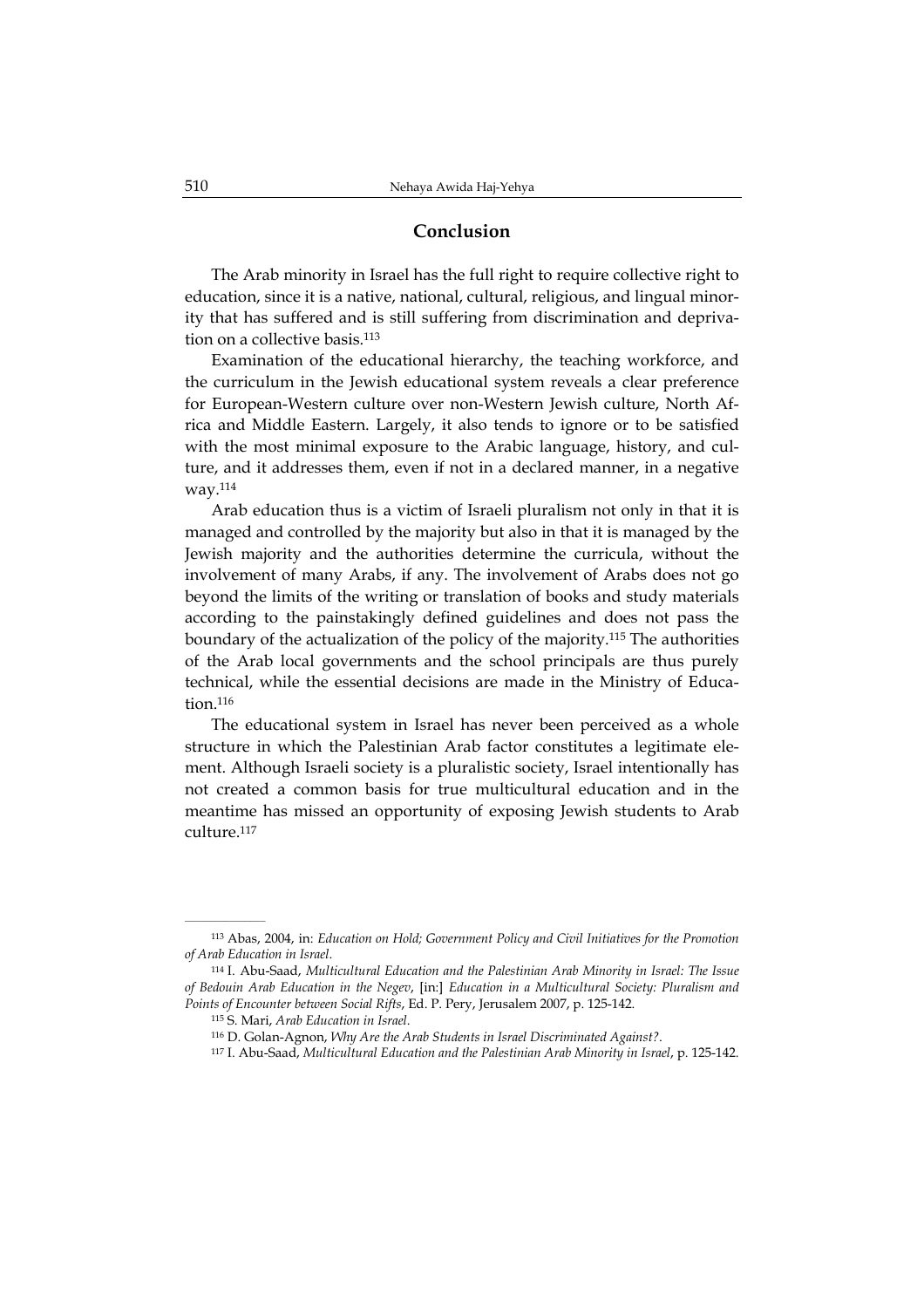#### **BIBLIOGRAPHY**

- Abu Asba K., *Attitudes of Different Factors in Arab Society on the Question of an Alternative Structure for the Arab Educational System in Israel: Summative Report. Israel: Follow-up after Issues of Arab Education in Israel*, Institute for Research, Planning, and Educational Counseling, Gat: Masser 2003. (Hebrew)
- Abu Asba K., *The School Principal is Subject to Great Pressures on the Part of the Clans*, Another Country 2004. (Hebrew)
- Abu Asba K., *Arab Education in Israel: Dilemmas of a National Minority*, Florsheimer Institute, Jerusalem 2005. (Hebrew)
- Abu Asba K., *The Status and Level of Operations of the Arab Educational System in Israel*, 2007. (Hebrew)
- Abu Ria A., *To Be an Arab Citizen in Israel: Characteristics, Challenges, and Obstacles*, 2004. (Hebrew)
- Abu-Saad I., *Multicultural Education and the Palestinian Arab Minority in Israel: The Issue of Bedouin Arab Education in the Negev*, [in:] *Education in a Multicultural Society: Pluralism and Points of Encounter between Social Rifts*, Ed. P. Pery, Carmel, Jerusalem 2007. (Hebrew)
- Abu Shindi I., *Educational Coping with the Arab-Jewish and Social-Economic Schism*, Multidisciplinary Thoughts in Humanistic Education, 2010, 5. (Hebrew)
- Abu-Nimer M., *Education for Coexistence in Israel: Potential and Challenges*, [in:] *Reconciliation, Justice, and Coexistence: Theory and Practice*, Ed. M. Abu-Nimer, Lexington Books, Lanham – Maryland 2001.
- Agbaria A.K., *Arab Civil Society and Education in Israel: The Arab Pedagogical Council as a Contentious Performance to Achieve National Recognition*, Race, Ethnicity, and Education, 2013.
- Agbaria A.K., *Introduction: The Policy of Training of Arab Teachers in Israel The Demand for National and Pedagogical Uniqueness*, [in:] *Training Teachers in Palestinian Society in Israel – Institutional Practices and Educational Policy*, Ed. A.K. Agbaria, Resling 2013. (Hebrew)
- Agbaria A.K., Jabareen Y., *Policy of Training Arab Teachers in Israel in the Mirror of the Right to Education: Issues of Governance as an Expression of Recognition of the National-Cultural Uniqueness*, Journal for Study and Research in Education, 2015. (Hebrew)
- Agbaria A.K., Mahjana I., *Arab Education in Israel, between the Discourse of Achievement and the Discourse of Recognition*, Two Thousand: Multidisciplinary Journal for Review, Philosophy, and Literature, 2009, 34. (Hebrew)
- Al-Haj M., *The Situation of the Arab Education. Identity, Coexistence and Contents of Education*, The National Committee of Chairmen of Arab Local Authorities and the Follow Up Committee for Arab Education, 1988, 1. (Arabic)
- Al-Haj M., *Trouble of Employment among Arab Academics in Israel*, [in:] *Arab Academics in Israel: Main Characteristics, Potential of Graduates, and Situation*, Ed. M. Al-Haj, The Jewish-Arab Center, Haifa University, Haifa 1988. (Hebrew)
- Al-Haj M., *The Political Organization of the Arab Population in Israel*, The Development of a Center in the Margins, 1992. (Hebrew)
- Al-Haj M., *Arab Educational System in Israel: Issues and Trends*, Floresheimer Institute for Policy Researches, Jerusalem 1994. (Hebrew)
- Al-Haj M., *Education, Empowerment, and Control: The Case of the Arabs in Israel*, State University of New York Press, Albany, New York 1995.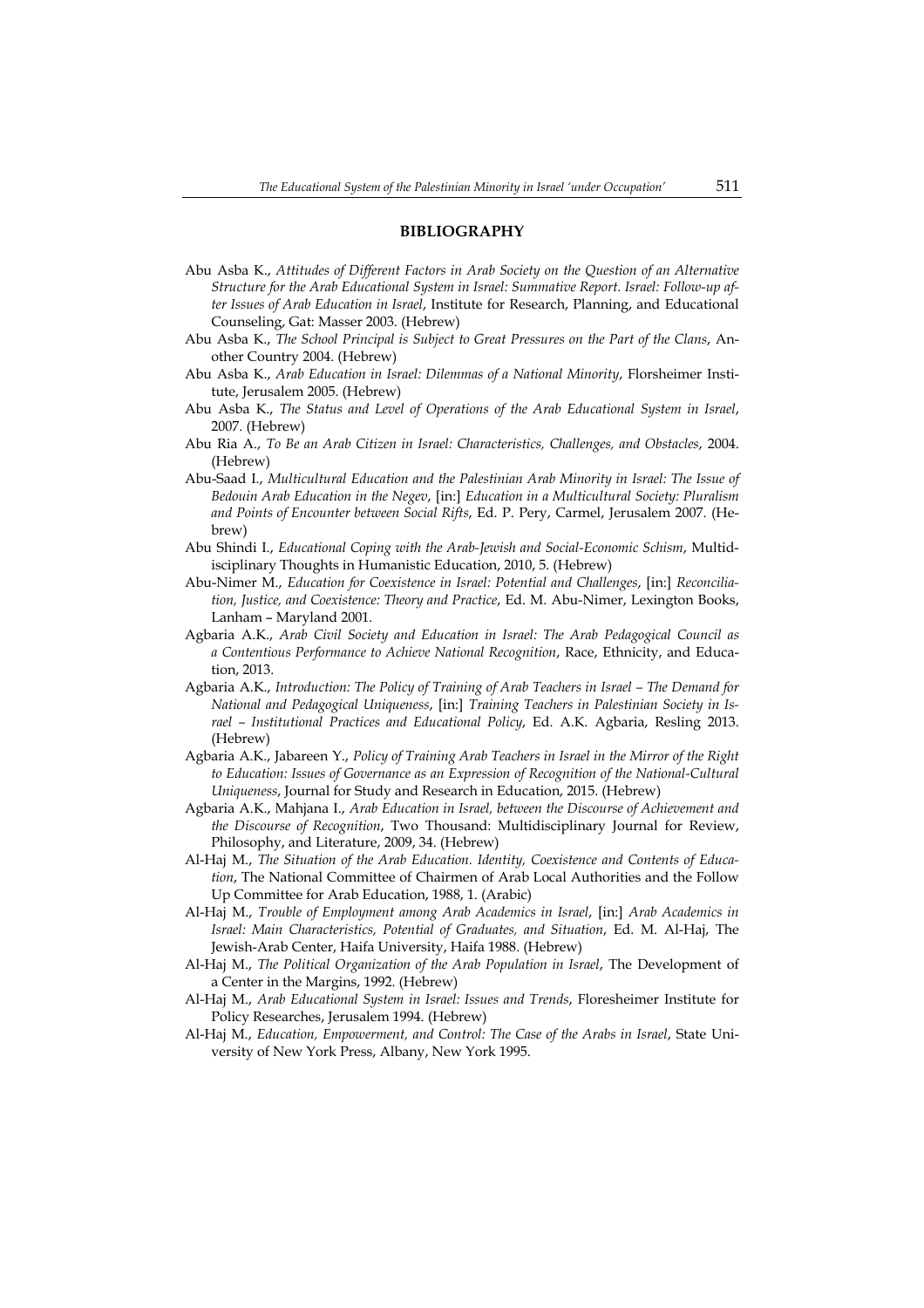- Al-Haj M., *Kinship and Modernization in Developing Societies: The Emergence of Instrumentalized Kinships*, Journal of Comparative Family Studies, 1995 October, 26(3).
- Al-Haj M., *Education among the Arabs in Israel: Control and Social Change*, Magnes Press, Jerusalem 1996. (Hebrew)
- Al-Haj M., *Higher Education among the Arabs in Israel: Situation, Problems, and Trends*, Haifa University, Haifa 2001. (Hebrew)
- Amara M., Saban I., *The Status of the Arabic Language in Israel: Law, Reality, and Boundaries of Use in Law to Change the Reality*, State and Society, 2004, 4. (Hebrew)
- Arian A., Ben-Nun P., Barnea S., *The Measure of Israeli Democracy*, Adults and Youths, 2004. (Hebrew)
- Avnon D., *The Non-Democratic Aspect of the Basic Laws on the Topics of the Rights of Man*, Politics, 1998, 2. (Hebrew)
- Barak A., *The Values of the State of Israel as a Jewish and Democratic State*, Multidisciplinary Thinking in Humanistic Education, 2011, 6. (Hebrew)
- Bargouti S., *Israeli Educational Core Requires Fair Inclusion of the Arab Public*, Multidisciplinary Thought in Humanistic Education, 2011, 6. (Hebrew)
- Boymel Y., *Principles of the Policy of Discrimination towards the Arabs in Israel, 1948-1968*, The New East, 2002.
- Brenner M., Frisch S., *Zionism: A Brief History*, Markus Wiener Publishers, 2003.
- Bruner J., Peled Y., *On Autonomy, Abilities, and Democracy: Criticism of Multiculturalism on Liberalism*, [in:] *Multiculturalism in a Democratic and Jewish State Mounter*, Eds. M. Sagi, A. Shamir, Ramot, Tel Aviv 1998. (Hebrew)
- Cohen, 1980, in: I. Zalkovitz, *In the Search for Identity: Islam, Nationalism, and Armed Struggle in the Fatah Movement, 1959-1968*, [in:] *The New East*, Eds. B. Araki Kolerman, M. Hatina, The Open University, 2008. (Hebrew)
- Dahan Y., *Companionship? Depends for Whom?* The Sting, 2010 November 16, Retrieved on April 30, 2012 from: www.haokets.org/2010/11/16 /ממורת-מנהיג (Hebrew) שקל-אלף-35-תמורת-מנהיג
- Donyets Kedar, 2012, in: H. Gavarin, *The Nakba, Law, and Loyalty: The Hobbesian Moment of the Palestinians in Israel*, Theory and Criticism: An Israeli Stage, 2014 Spring, 42. (Hebrew)
- Dovrat Report, 2005
- החינוך משרד לחינוך הלאומית התוכנית
- http://www.tandfonline.com/doi/pdf/10.1080/13537120701706021
- Dror Y., *Interconnected Vessels in National Education: The Zionist Story*, Magnes Press, Jerusalem 2007. (Hebrew)
- Eisenstadt, 1989, in: A. Ghanem, M. Levin-Rosales, *Game of Identities: The Construction of Identity among Palestinian Women Citizens of Israel Who Studied in Schools in the Jewish Sector*, Trends, 2015 May, 51. (Hebrew)
- Feldman E., *Ethnicity, Politics, and Education The First Decade of Independent Education, 1953-1963*, From Generation to Generation, 2007, 31. (Hebrew)
- Gabizon R., Balfour N., *Between Demand for Liberty and Autonomy of Arab Education in Israel*: *Rights and Possibilities*, 2005. (Hebrew)
- Ghanem A., Mustafa M., *The Palestinians in Israel The Policy of the Minority in the Ethnic State*, Medar – The Palestinian Center for the Study of Israeliness, 2009. (Arabic)
- Gilat I., *To Be Close: First Aid for the Teacher in Coping with the Students' Troubles*, Keter, Tel Aviv 2007. (Hebrew)
- Golan-Agnon D., *Why Are the Arab Students in Israel Discriminated Against?* [in:] *Inequality in Education*, Ed. D. Golan-Agnon, Babel, Tel Aviv 2004. (Hebrew)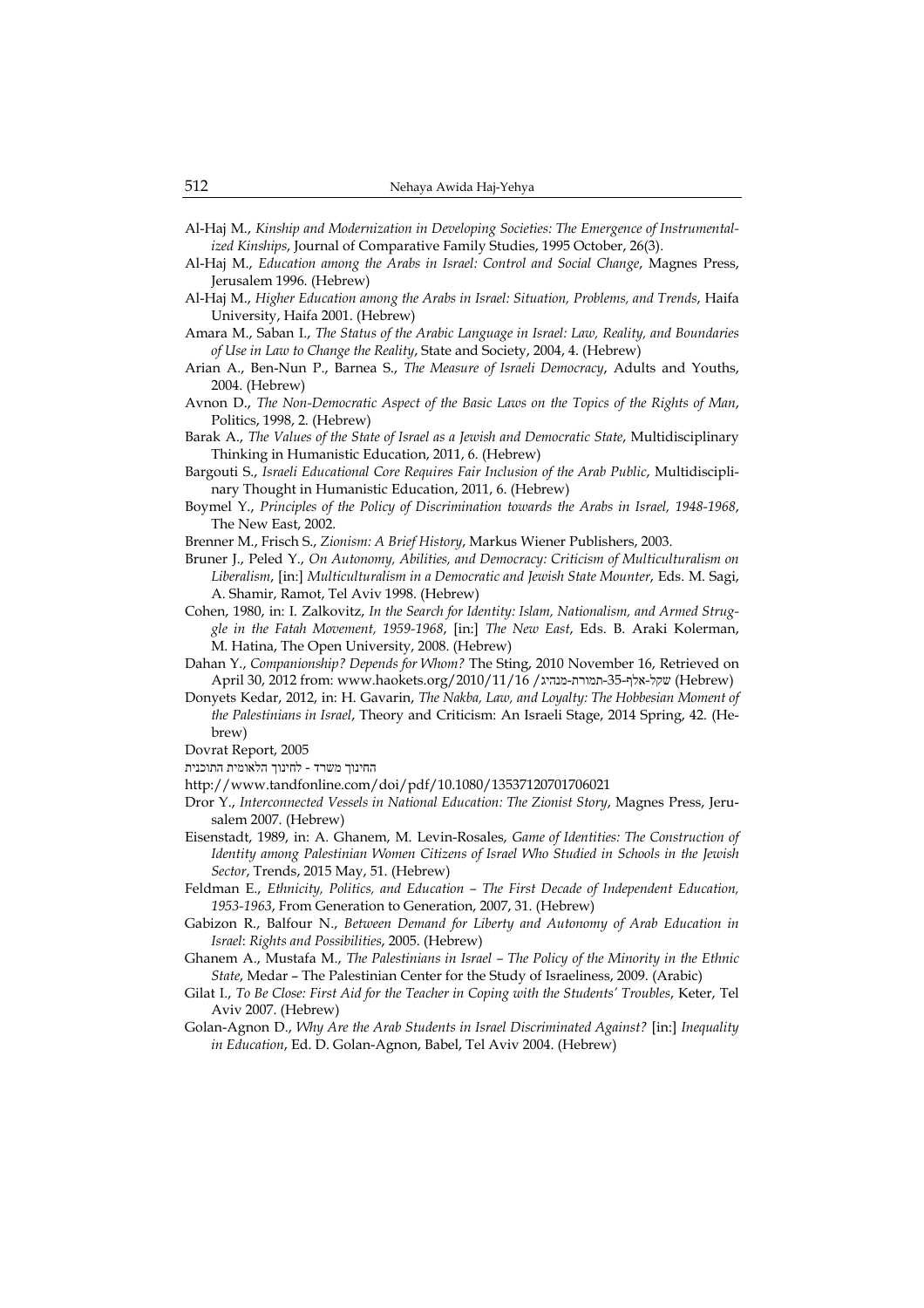- Gross Z., *State Religious Education in Israel: Between Tradition and Modernity*, [in:] *Education as a Social Challenge*, Eds. Z. Gross, Y. Dror, Collection of Articles on State Religious Education and on Informal Education in Memory of Professor Moti Bar-Lev, Tel Aviv University, Tel Aviv 2004. (Hebrew)
- Hamisi R., *Strategies of Settlement in the Occupied Territories and Implication on the Main Planning and Development in Palestine*, Journal for the Research of Palestinianism, 1998 Winter, 10(37). (Arabic)
- Hatav N., *The Future Orientation of Youths in Arab Society in Israel: Characteristics and Factors*, M.A. Thesis, The Open University, Jerusalem 1988. (Hebrew)
- Ichilov O., *Establishment of Public Education in Israel and Retreat from It*, [in:] *Privatization and Commerce in Public Education in Israel*, Ed. O. Ichilov, Ramot, Tel Aviv 2010. (Hebrew)
- Israel Ministry of Foreign Affairs, Zionist Leaders: David Ben-Gurion 1886-1973, Israel Ministry of Foreign Affairs Website, Retrieved 13 July 2011.
- Israel Ministry of Foreign Affairs (n.d.) Declaration of Establishment of State of Israel, Israel Ministry of Foreign Affairs Website, 14 May 1948, Retrieved 8 April 2012.
- Jabareen Y., *Law and Education: Critical Perspectives on Arab Education in Israel*, American Behavioral Scientist, 2006, 49(8).
- Jabareen Y., *On the Constitutional Status of the Arab Minority in Israel: New Motion*, State and Society, 2010, 7(1). (Hebrew)
- Jabareen Y., *Critical Perspectives on Law, Equal Citizenship and Transformation*, [in:] *Plurality and Citizenship in Israel*, Ed. D. Ivanov, 2012, 68.
- Jabareen Y., Agbaria A.K., *Education on Hold; Government Policy and Civil Initiatives for the Promotion of Arab Education in Israel*, Haifa University, The Faculty of Law, The Clinic for the Rights of the Palestinian Arab Minority, Drasat: Arab Center for Law and Policy, 2010. (Hebrew)
- Jabareen Y., Agbaria A., *Autonomy for Arab Education in Israel. Rights and Possibilities*, Knowledge Discovery, 2014 Spring, 5. (Hebrew)
- Jamal A., *Liberal Zionism: Judgmental Enlightenment and the Challenge of Multiculturalism in Israel*, State and Society, 2004, 4. (Hebrew)
- Jamal A., *On the Patterns of the Establishment of the National Inequality in Israel*, 2004. (Hebrew)
- Jamal A., *Citizenship Lexicon for Arab Schools in Israel*, Gilo Center for Civic Education and Democracy, Jerusalem 2005.
- Jamal A., *Struggle over Time and the Power of Temporariness: Jews and Palestinians in the Maze of History*, [in:] *Men in the Sun*, Eds. H. Perach, T. Ben Tzi, Herzeliya: Museum, 2009. (Hebrew)
- Kalai H., *The End of the Race is Determined by the Beginning Thought*, Journal of the Law Bar in Israel, 2014, 23. (Hebrew)
- Kalai H., *The Freedom of Thought and the Freedom Not to Think: Theoretical Aspects of the Right to Freedom and the Right to Education*, Opinion: Multidisciplinary Journal for Education, Society, and Culture, 2014, 6, Fall. (Hebrew)
- Katz Y. (Ed.), *Towards an Educational Revolution*, Following the Van Lear Conference for Education on the Implementation of the Dovrat, Report, 2006. (Hebrew)
- Kimerling B., Migdal Y.S., *Palestinians: A Nation in Formation*, Keter Press, Jerusalem 1991. (Hebrew)
- Koren H., *The Identity as Awareness: The Palestinians and the Arab Citizens of Israel Between Unity and Uniqueness*, National Security, 2009 August, 7. (Hebrew)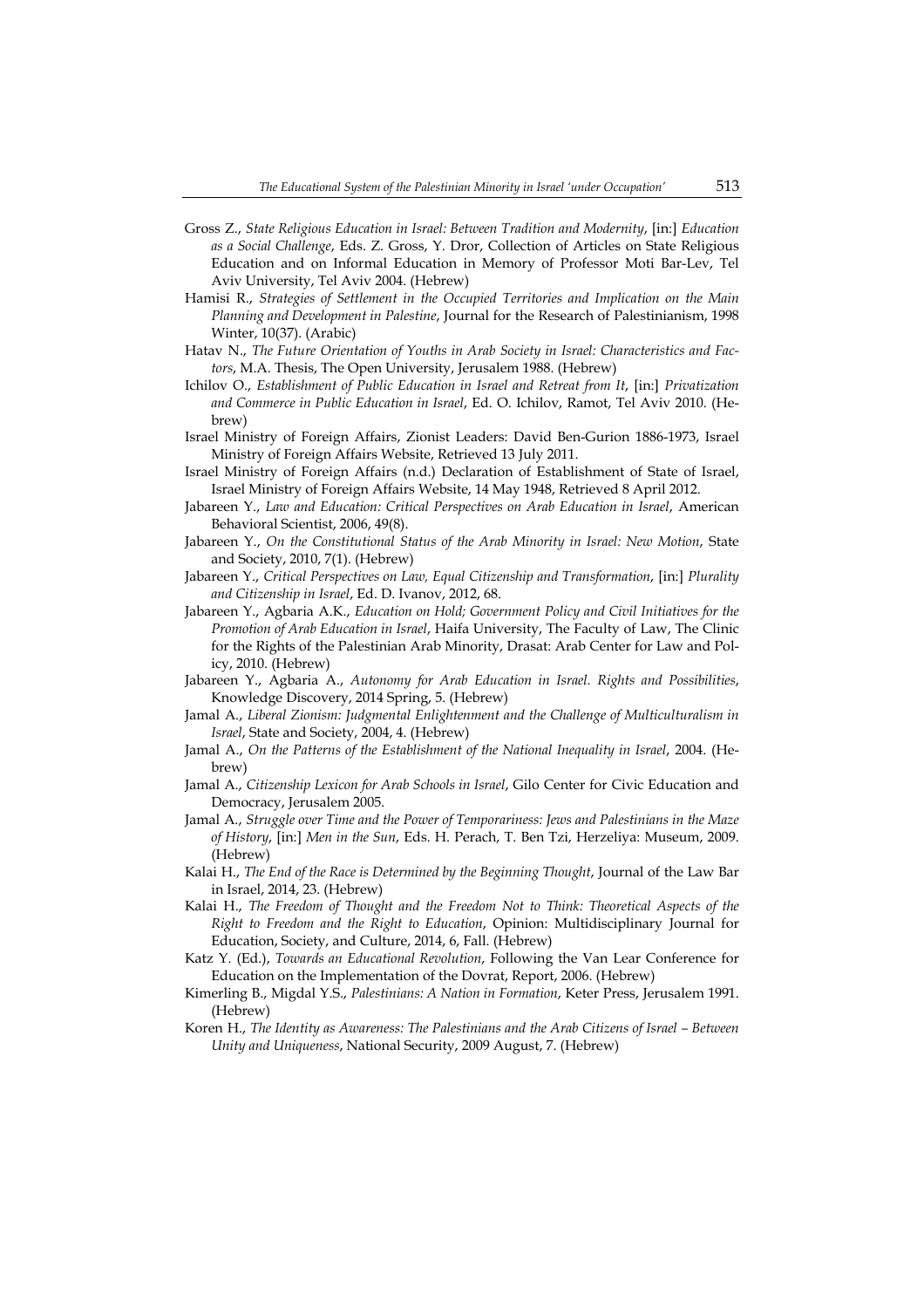Lautman D., *Education as the True Way to Close Gaps and Promote Society*, Multidisciplinary Thought in Humanistic Education, 2009, 4. (Hebrew)

Lisk, 1990:

- 9-39. 'עמ ,(1990 ,עובד עם הוצאת :אביב תל) יתר בעומס חברה ישראל :באוטופיה מצוקות ,הורוביץ דן ,ליסק משה .ודמוקרטית יהודית כמדינה ישראל מדינת .(ב חלק) א חלק
- Lustick I., *Arabs in the Jewish State: Israel's Control of a National Minority*, University of Texas Press, Austin, Texas 1980.
- Mahajana I., *The Declared Policy in the Training of the Arab Teachers in Israel to Cope with Students in Distress and in Crisis*, [in:] *The Training of Teachers in Palestinian Society in Israel*, Ed. A. Agbaria, Ressling 2013. (Hebrew)
- Mari S., *Arab Education in Israel*, Syracuse University Press, Syracuse New York Boulder 1978.
- Markman, Yonah, 2010
- ... אלפיים .להדרה הכלה בין :בישראל חינוכית וליבה תרבותיות-רב , לאומיות ,2009 .י,ויונה .נ מרקמן
- אוניברסיטת הוצאת ... החינוך לחקר המרכז :חיפה .וציפיות שאלות ,מעמד :בישראל הערבי המורה .,al et a .Mazoy היפה היפה המורים היאווי - 183-214, .p. 183-214, .p היפה היפה היפה

Mazoy. a et al., 2002:

- .מ :בתוך ,"בחינוך הפמיניסטי המחקר :מבוא " ... ... 27-952 פורמאלי והבלתי הפורמאלי בחינוך מגדריים היבטים הספר-ובית הוראה כוח ,מיגדר :בישראל הערבי החינוך 2002. .אנדרה ,מזאוי .... .(עורכות) פרי .ופ צלרמאיר .כשדה
- Meehan, 1999, in: Abu-Saad, 2007. א ,סעד-אבו (2007). א ,סעד-אבו בוחמיעוט תרבותי-רב חינוך 'עמ ,כרמל :חיפה ,תרבויות מרובת בחברה חינוך .(עורכת ) פרי 'פ :בתוך .בנגב בדואי-הערבי החינוך סוגיית p. 142-125.
- Morris B., *Victimization*, Am Oved 2003. (Hebrew)
- National Task Force for the Advancement of Education in Israel, 2005.
- Noyberger B., *Minorities and Democracy*, [in:] *Knowledge, Society, and Regime*, Ministry of Education, Culture, and Sport, Center for Explanation/Service of Publications, Old City Press, Jerusalem 1995. (Hebrew)
- Oron Y., *Israeli Identities: Jews and Arabs opposite the Mirror and the Other*, Education and Its Environment, 2010, 32. (Hebrew)
- Oron Y., *Between Jewishness and Israeliness. Relation of Jewish Students in Israel to Nation, State, Land, and Religion. Identities in Formation in Israeli Culture*, The Open University, UK 2013. (Hebrew)
- Ozacky-Lazar S., *The Military Government as a Mechanism of the Control of the Arab Citizens, 1948-1958*, A New East, 2012, 43. (Hebrew)
- Pinson H., Anon D. (Eds.), *Citizenship, Civil Society, and Education: The Israeli Case in the Mirror of Western Democracies*, [in:] *The Language of the Citizen in Israel*, The Hebrew University of Jerusalem, Jerusalem 2006. (Hebrew)
- Piron S., *Educational Core: On the Importance of the Cultural Individual, Personal Development, and the Scholastic Level*, Multidisciplinary Thinking in Humanistic Education, 2011, 6. (Hebrew)
- חוברת ,ישראל :מתוך .בישראל חדש שמאל של הייחודי המקרה :חדש ישראלי שמאל תנועת פורטוגז עדי ,Portogez חזן מאיר :עריכת 2013. אביב 21.
- Rabin Y., *The Right to Education*, Li-On Sarigim, Nebo 2002. (Hebrew)

Rawls J., *A Theory of Justice*, Harvard University Press, Cambridge 1971.

Rom A., *The Process of the Development of Curricula in Five Chosen Countries*, Ministry of Education, Jerusalem 2009. (Hebrew)